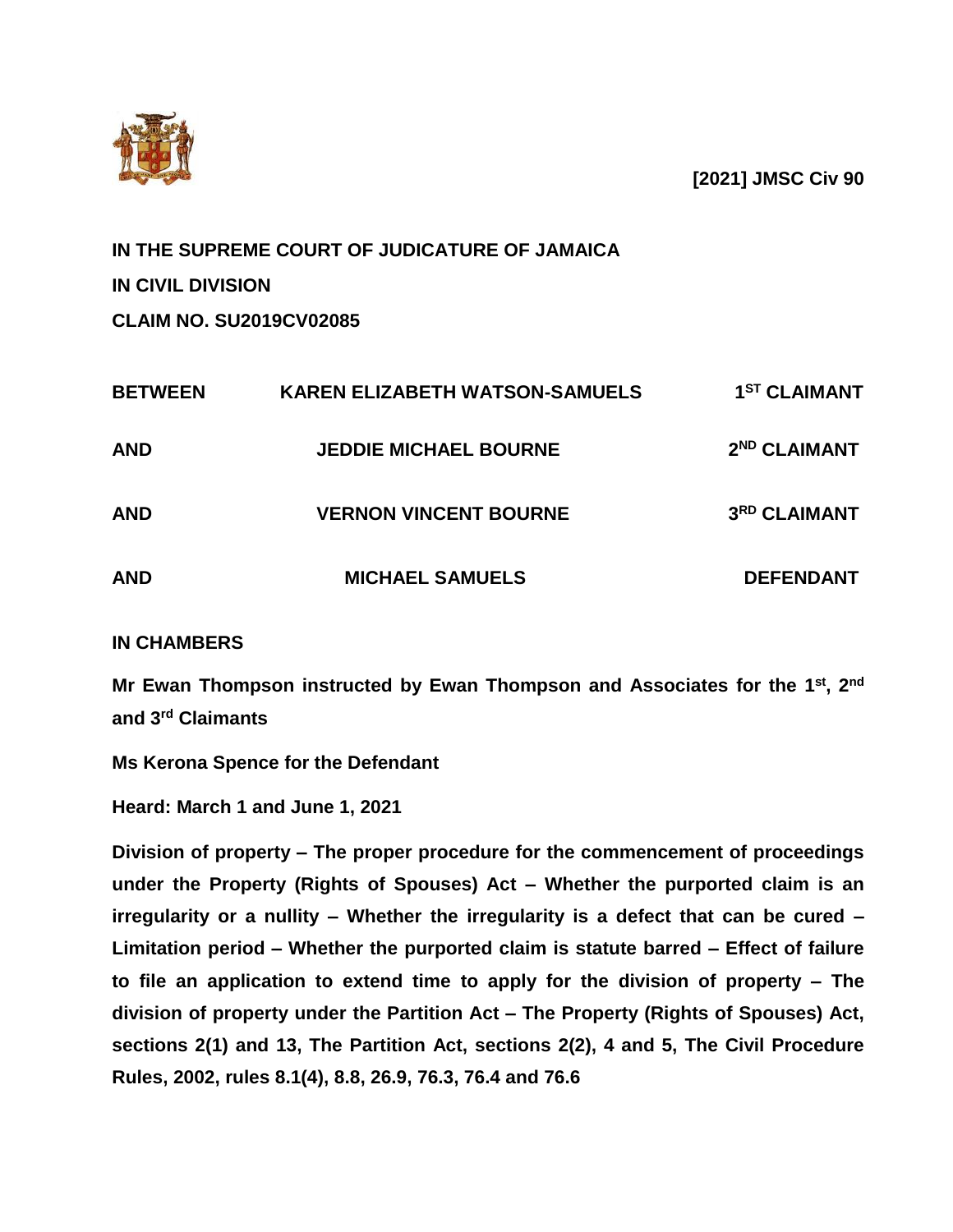#### **A. NEMBHARD J**

### **INTRODUCTION**

 $\overline{\phantom{a}}$ 

- **[1]** This matter concerns the property rights of the Claimants and the Defendant. The 1<sup>st</sup> Claimant, Mrs Karen Elizabeth Watson-Samuels and the Defendant, Mr Michael Samuels, were married on 9 September 2012. The marriage was dissolved on 21 September 2018.
- **[2]** The 2nd Claimant, Mr Jeddie Michael Bourne and the 3rd Claimant, Mr Vernon Vincent Bourne, are the children of Mrs Watson-Samuels.
- **[3]** In 2014, Mrs Watson-Samuels and Mr Samuels purchased property located at Lot 219 Olive Park, Santa Cruz, in the parish of Saint Elizabeth, being the land comprised in Certificate of Title registered at Volume 1351 Folio 410 of the Register Book of Titles ("the subject property").
- **[4]** The subject property was purchased for Two Million Eight Hundred Thousand Dollars (\$2,800,000.00), of which Mrs Watson-Samuels contributed the sum of Five Hundred Thousand Dollars (\$500,000.00). Mr Samuels contributed the sum of Two Million Two Hundred Thousand Dollars (\$2,200,000.00).<sup>1</sup>
- **[5]** The subject property is registered in the names of the parties as tenants in common in unequal shares; four undivided one tenth shares and interest to Mrs Watson-Samuels; four undivided one tenth shares and interest to Mr Samuels; one undivided one tenth share and interest to Mr Jeddie Michael Bourne; and the remaining one undivided one tenth share and interest to Mr Vernon Vincent Bourne.
- **[6]** Mrs Watson-Samuels and Mr Samuels are the joint legal owners of a 2007 Toyota Mark X registered 0400GQ ("the motor vehicle").

<sup>&</sup>lt;sup>1</sup> There is a lacuna in the evidence in respect of the remaining One Hundred Thousand Dollars (\$100,000.00) of the purchase price for the subject property.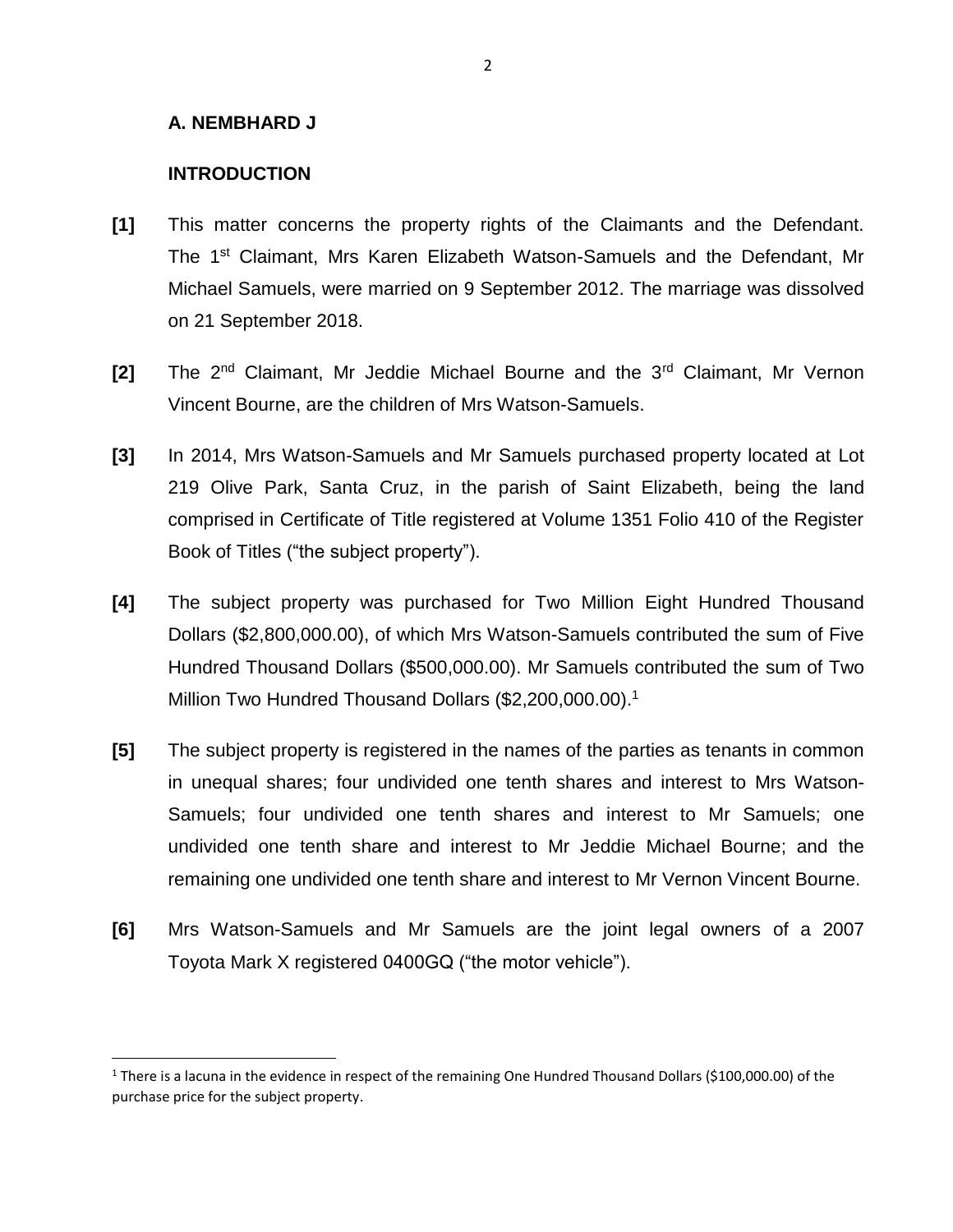**[7]** Mrs Watson-Samuels is the sole proprietor of the business K-Dzyne which is located at 60 Main Street, Santa Cruz, in the parish of St. Elizabeth.

#### **THE ISSUES**

- **[8]** The following issues arise for the Court's determination:
	- a. Whether there is a valid claim before the Court to initiate proceedings under the Property (Rights of Spouses) Act;
	- b. What is the effect of the twelve (12) month limitation period prescribed by section 13(2) of the Property (Rights of Spouses) Act;
	- c. Whether the property located at Lot 219 Olive Park, Santa Cruz, in the parish of Saint Elizabeth, being the land comprised in Certificate of Title registered at Volume 1351 Folio 410 of the Register Book of Titles, should be sold and the proceeds of sale distributed in accordance with the respective shares of the parties, in accordance with the Partition Act;
	- d. Whether the Defendant is entitled to more than a fifty percent (50%) share in the 2007 Toyota Mark X registered 0400GQ; and
	- e. Whether the Claimants are entitled to occupation rent from the Defendant in respect of the property located at Lot 219 Olive Park, Santa Cruz, in the parish of Saint Elizabeth, being the land comprised in Certificate of Title registered at Volume 1351 Folio 410 of the Register Book of Titles.

#### **THE FIXED DATE CLAIM**

**[9]** By way of a Fixed Date Claim Form, filed on 17 May 2019, ("the Fixed Date Claim"), the Claimants seek the following Orders: -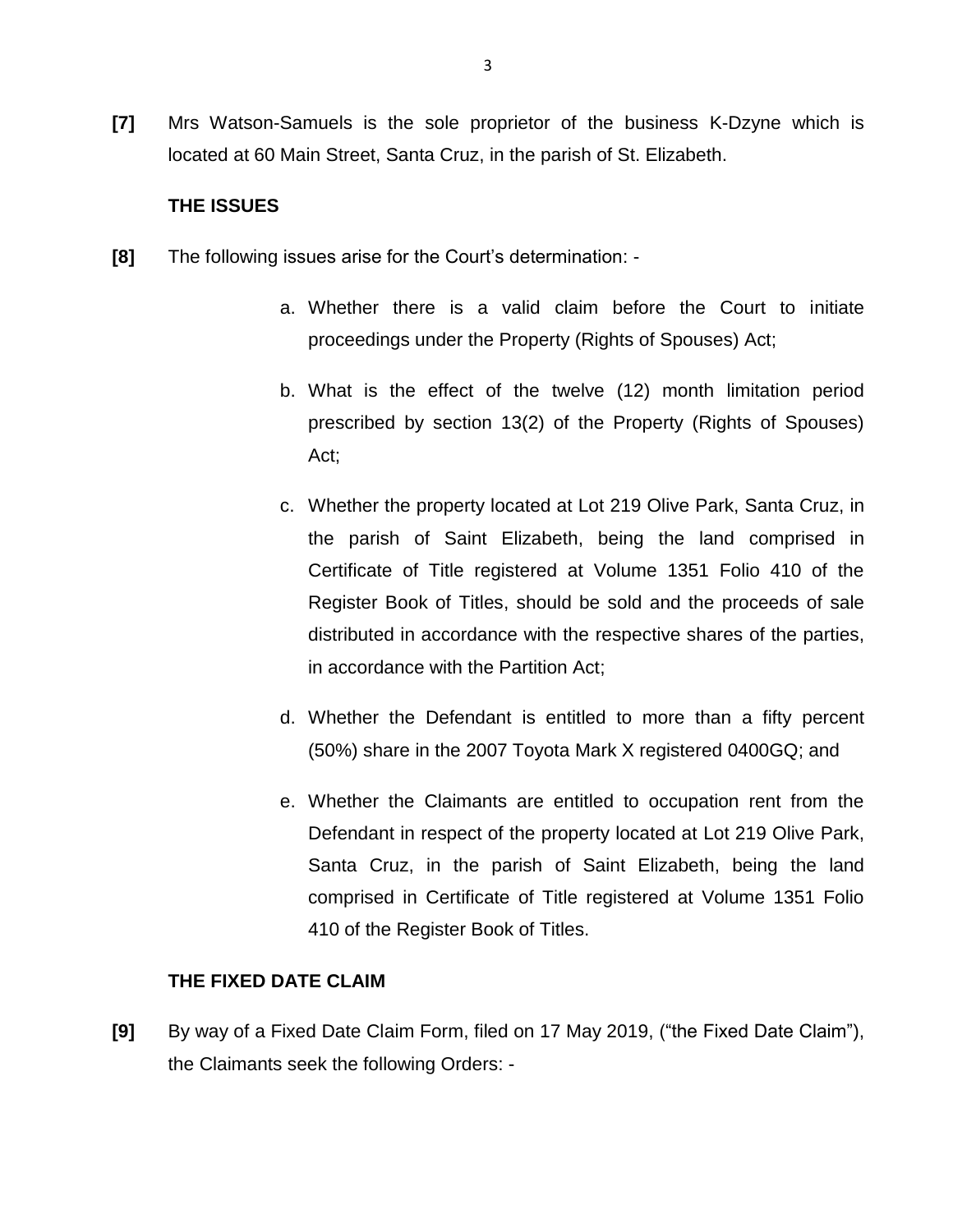- a. That the property situate at Lot 219, part of Bybrook called Olive Park, in the parish of Saint Elizabeth which is registered at Volume 1351 Folio 410 of the Register Book of Titles and owned by the Claimants and Defendant as tenants in common, be sold and the proceeds of sale distributed amongst the parties according to their respective shares in the property;
- b. That the said property be valued by a reputable valuer to be agreed upon by the parties and the cost of the valuation be borne by the parties according to their respective shares in the property;
- c. Alternatively, that the Defendant do pay the Claimants for their respective shares in the property within ninety (90) days of receipt of the valuation report;
- d. That the Registrar of the Supreme Court be empowered to sign all such documents necessary to effect the sale of the property, or, to give consent where consent is necessary in the event any of the parties shall, for whatever reason, fail and or refuse to sign any such documents necessary to give effect to the Order of the Court, or, to give consent where consent is necessary;
- e. That the Defendant do pay to the Claimants, occupational rent for occupying their respective shares in the property, commencing on the  $1<sup>st</sup>$  day of October 2017, to the date of the determination of this matter and the valuer be ordered to determine the fair and reasonable monthly rental of the said property for that purpose;
- f. That the Defendant do pay to the  $1<sup>st</sup>$  Claimant within thirty (30) days of the Order of this Court, her half share in the 2007 Toyota Mark X registered 0400 GQ, which is owned by the  $1<sup>st</sup>$  Claimant and the Defendant jointly, failing which the said motor car is to be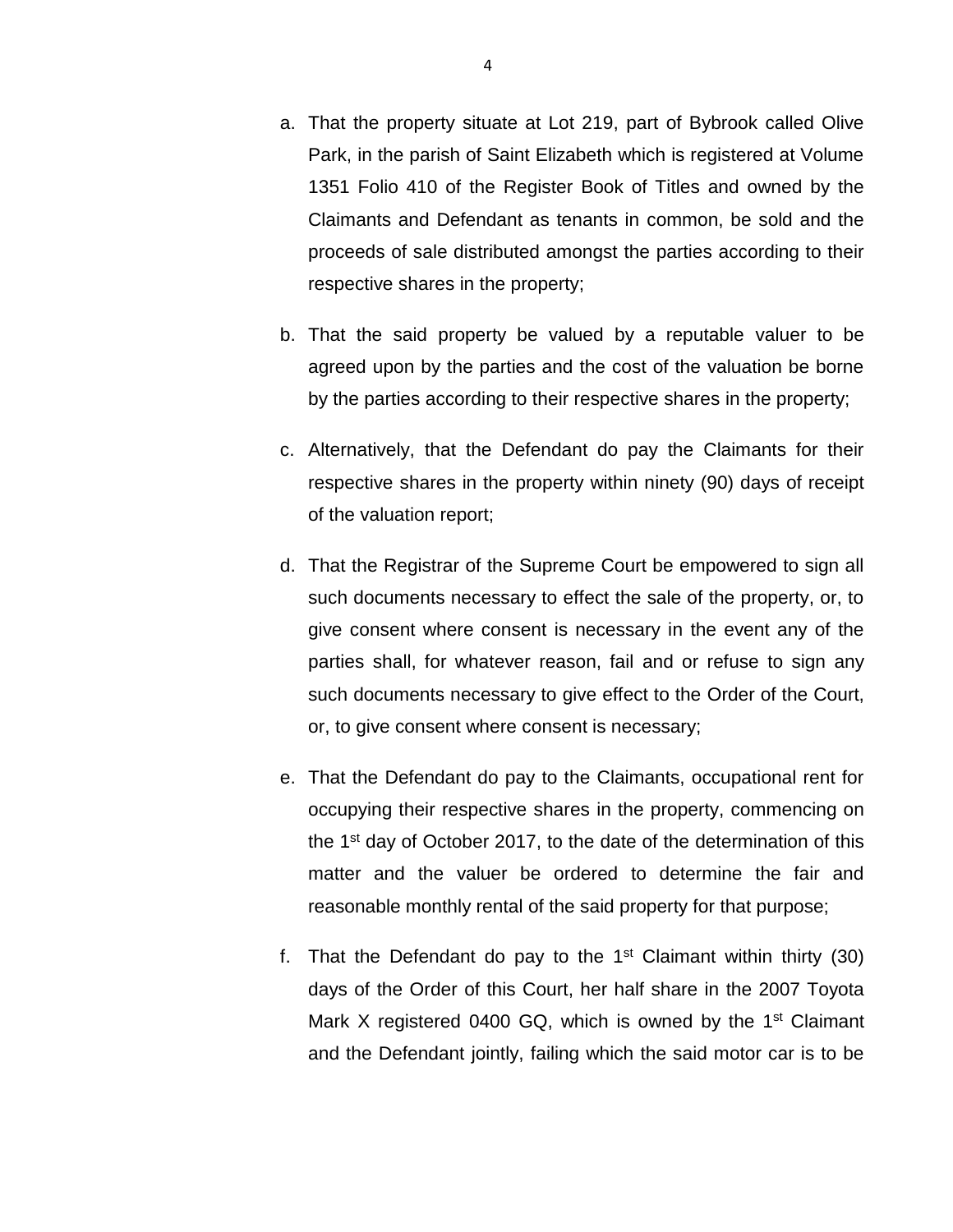sold on the open market and the proceeds of sale distributed equally between the 1<sup>st</sup> Claimant and the Defendant;

- g. An Order that the said 2007 Mark X motor car be valued by a reputable motor vehicle assessor to be agreed on by the parties within fourteen (14) days of the Order of this Court and the cost of the valuation be shared equally between the  $1<sup>st</sup>$  Claimant and the Defendant;
- h. An Order that, in the event of the sale of the property situate at Lot 219 Olive Park, Santa Cruz, in the parish of Saint Elizabeth, the Claimants' Attorney-at-Law has carriage of sale;
- i. That in the event the Mark X motor car is to be sold, the parties shall within thirty (30) days of the Order of this Court agree on an Auto Broker who shall be responsible for effecting the sale of the said motor car and the fees due to the Auto Broker be paid equally by the 1<sup>st</sup> Claimant and the Defendant;
- j. Such further or other relief as this Honourable Court deems just; and
- k. Costs and Attorney-at-Law costs.

## **THE DEFENDANT'S RESPONSE**

- **[10]** For his part, Mr Samuels is claiming an entitlement to pursue his 'claim' under the Property (Rights of Spouses) Act and to obtain benefits enunciated in that statute, including declarations of the legal and beneficial interests in the division of property, other than the family home.
- **[11]** In his Affidavit in Response to the Fixed Date Claim, which was filed on 9 December 2019, Mr Samuels seeks the following Orders: -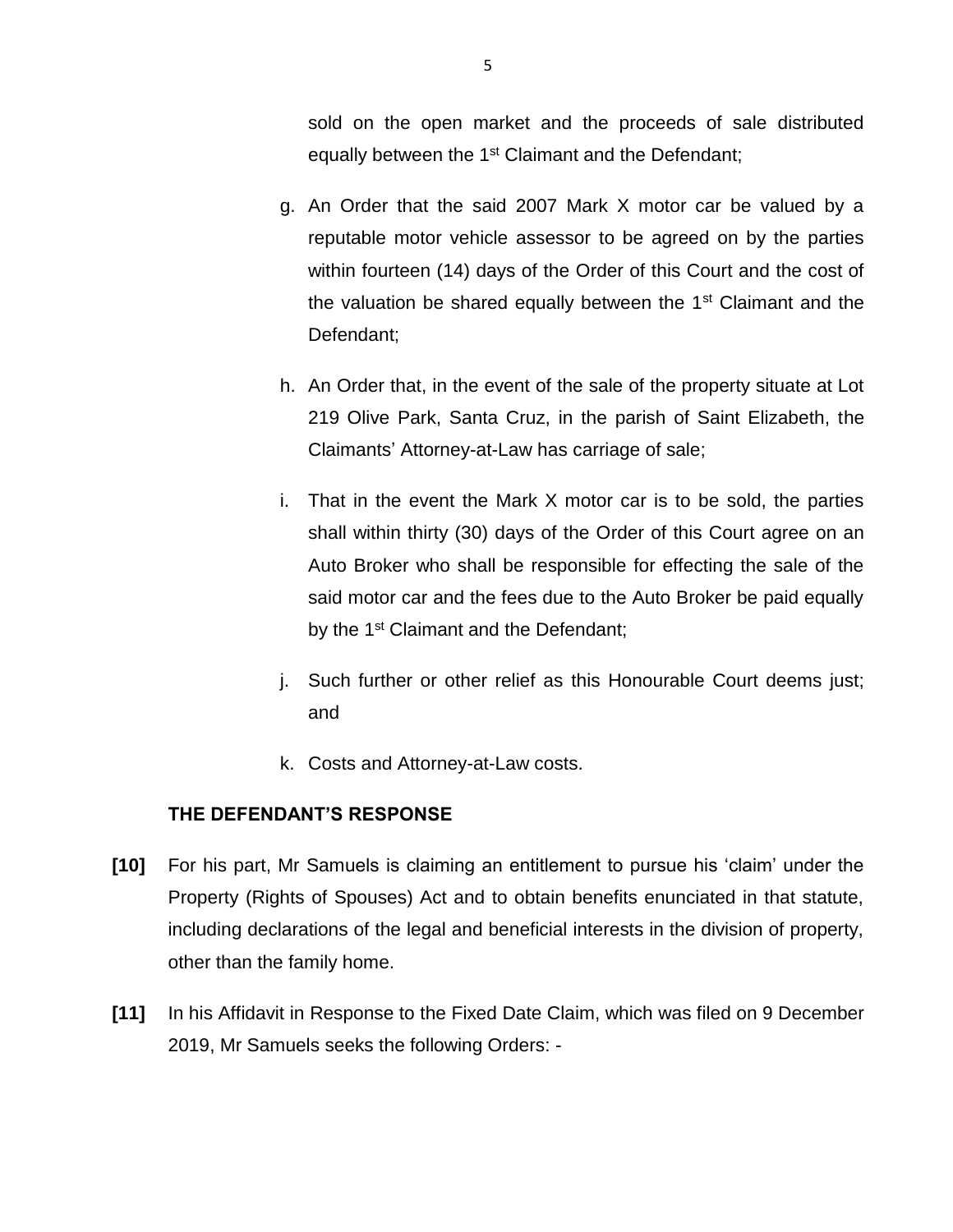- a. A Declaration that the Defendant is entitled to a fifty percent (50%) legal and beneficial interest in the business K-Dzyne, located at 60 Main Street, Santa Cruz, in the parish of Saint Elizabeth; and
- b. A Declaration that the Defendant is entitled to a two thirds (2/3) legal and beneficial interest in the property located at Lot 219, part of Bybrook called Olive Park, in the parish of Saint Elizabeth, being the land comprised in Certificate of Title registered at Volume 1351 Folio 410 of the Register Book of Titles.

#### **THE CLAIMANTS' SUBMISSIONS**

#### **The subject property**

- **[12]** Mrs Watson-Samuels contends that she purchased the subject property with Mr Samuels, in 2014. She contends that it was agreed that her children would be gifted shares in the subject property and that, as a consequence, their names were added to the Certificate of Title in respect of the subject property.
- **[13]** Mrs Watson-Samuels avers that, in addition to her contribution to the purchase price of the subject property, she bore additional expenses amounting to in excess of Two Hundred Thousand Dollars (\$200,000.00). This included attorney's fees, transfer tax and the cost of obtaining a valuation report in respect of the subject property.
- **[14]** Mrs Watson-Samuels does not accept Mr Samuels' assertion that the three (3) bedroom dwelling house situated on the subject property was constructed solely by him. She asserts that they pooled their resources to construct the dwelling house; that monies were withdrawn daily from her business to purchase materials for the construction of the said dwelling house and to pay the construction workers.
- **[15]** She asserts that, in or around February or March 2017, she demanded that the subject property be sold and that Mr Samuels has been uncooperative.
- **[16]** Mrs Watson-Samuels does not agree that the respective shares of the parties in the subject property may be varied under section 7 of the Property (Rights of Spouses)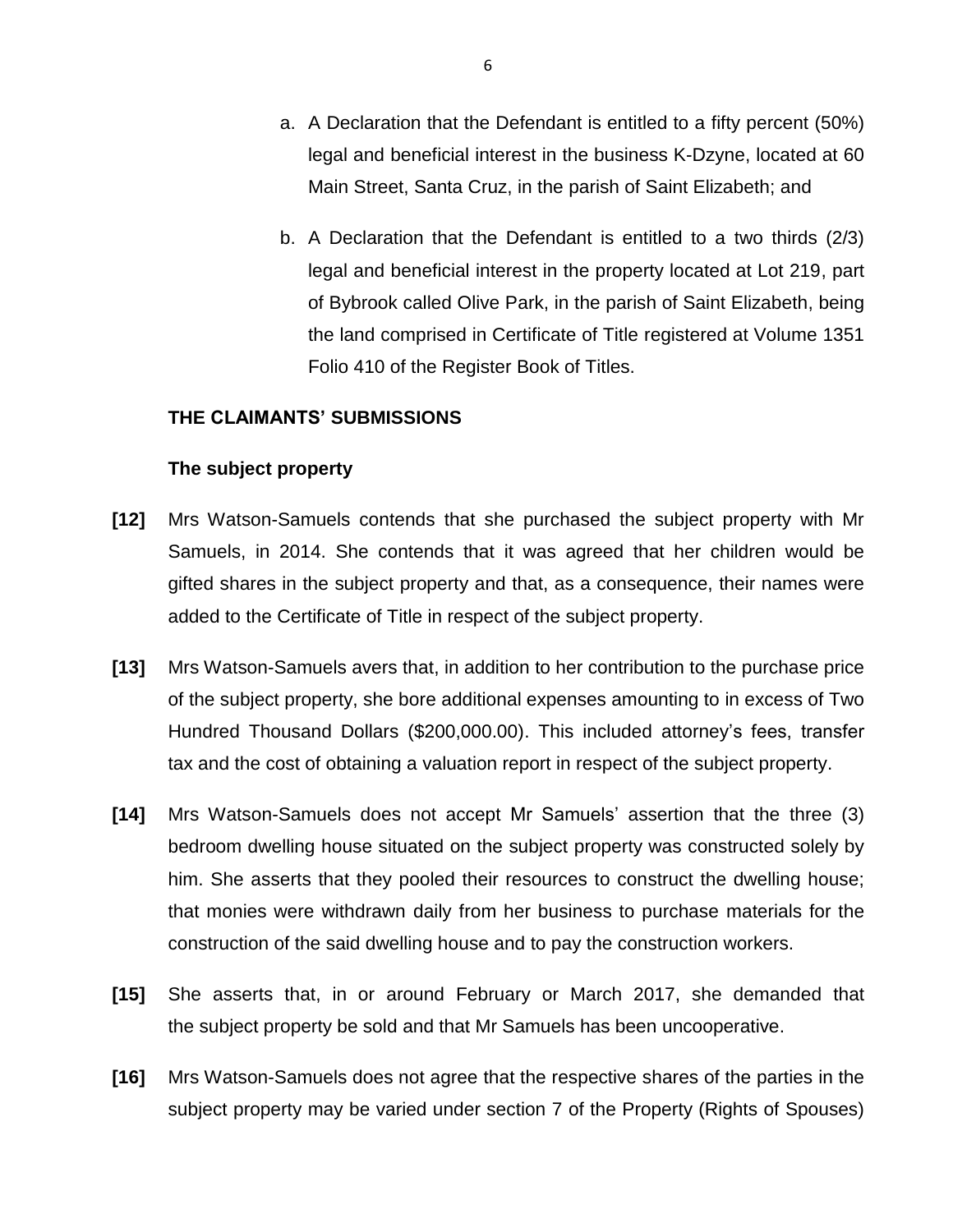Act and asserts instead that the property rights in the subject property ought properly to be determined under The Partition Act.

#### **Occupation rent**

- **[17]** The Claimants contend that since December 2016, Mr Samuels has been occupying the subject property to their exclusion and that, as a result, they have been unable to realize any benefit from the subject property.
- **[18]** Mrs Watson-Samuels contends that Mr Samuels' conduct demonstrates that he never intended for them to live together as a family at the subject property. She contends further that, since September 2017, she has been unable to visit the subject property, as a result of Mr Samuels' hostility towards her.
- **[19]** As a consequence, the Claimants seek occupation rent for the period 1 October 2017 to the date of the determination of the instant matter, at a monthly rate of Fifty Thousand Dollars (\$50,000.00).

#### **The motor vehicle**

- **[20]** In this regard, Mrs Watson-Samuels asserts that Mr Samuels gave her the motor vehicle as a mother's day gift and that his name was added to the Certificate of Title as a matter of convenience. She also asserts that Mr Samuels has taken sole control of the motor vehicle thereby depriving her of the use and benefit of same.
- **[21]** As a result, Mrs Watson-Samuels seeks an order that Mr Samuels purchases her half (1/2) share in the motor vehicle, failing which, that the motor vehicle be sold and the proceeds of sale distributed equally between them.

#### **The business**

**[22]** Mrs Watson-Samuels does not agree that Mr Samuels is entitled to a fifty percent (50%) share in the business, K-Dzyne. She maintains that it is she who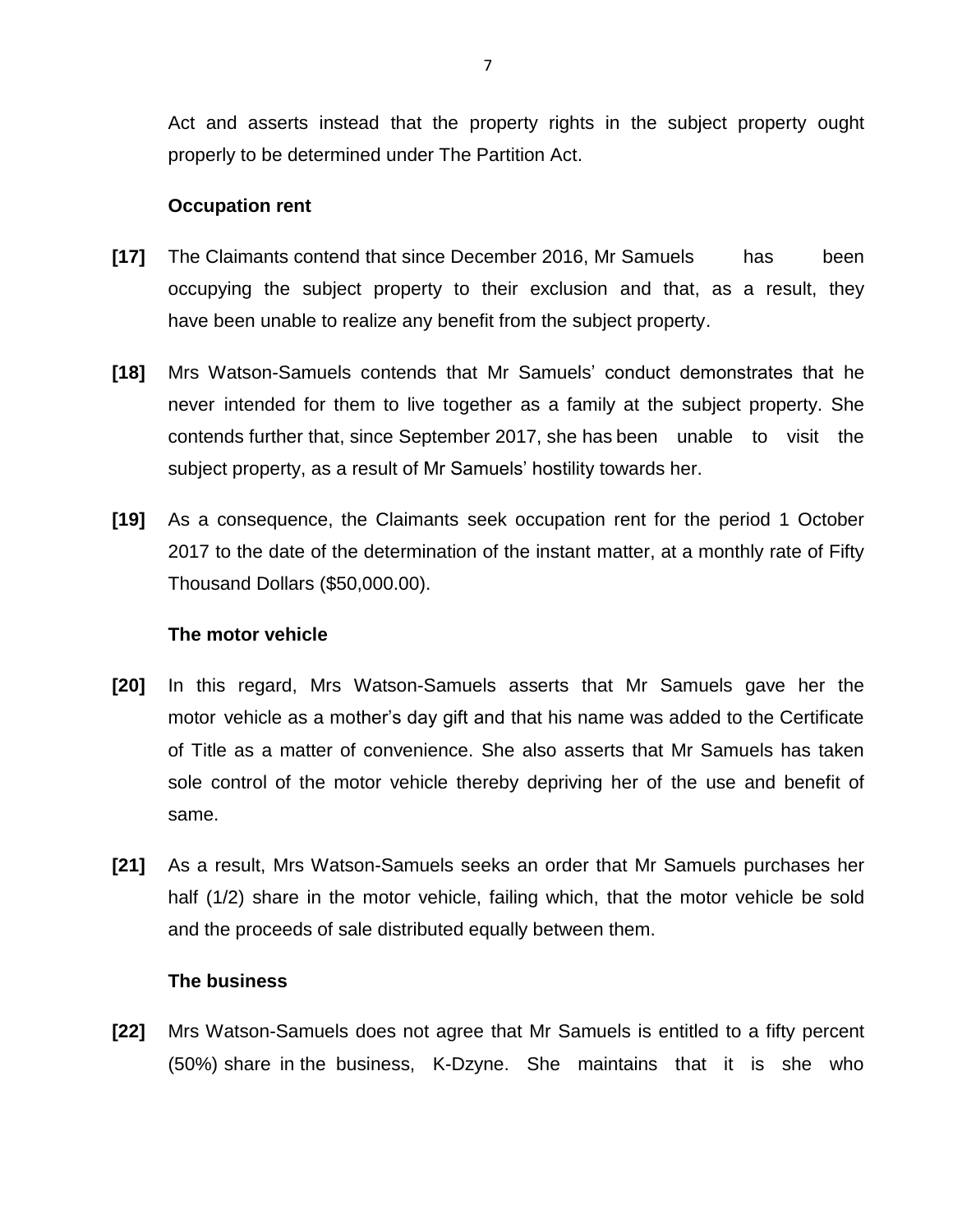established this business, on 1 October 1988, in excess of twenty-two (22) years prior to the commencement of her relationship with Mr Samuels.

- **[23]** Mrs Watson-Samuels insists that, after the commencement of their relationship, she invited Mr Samuels to operate his own business (that of the sale of phone cards) from within her store. This she did in an effort to assist him. She asserts that Mr Samuels did not pay her any rent to operate from within her store and that he retained all the profit from his business. She maintains that, for the period 2013 to 2016, Mr Samuels was an employee of the business K-Dzyne and that he never contributed, financially or otherwise, to the establishment, conservation or development of the said business.
- **[24]** Finally, Mrs Watson-Samuels denies the existence of any agreement between herself and Mr Samuels that he would retain the motor vehicle in exchange for his share in the business K-Dzyne.

#### **THE DEFENDANT'S SUBMISSIONS**

#### **The subject property**

- **[25]** For his part, Mr Samuels contends that he is entitled to a two thirds (2/3) share in the subject property. The gist of his assertions in this regard is captured and summarized below.
- **[26]** Mr Samuels asserts that he contributed the sum of Two Million Two Hundred Thousand Dollars (\$2,200,000.00), towards the purchase price of the subject property and that the dwelling house that was constructed on it was constructed solely by him.
- **[27]** Mr Samuels maintains that Mrs Watson-Samuels contributed Five Hundred Thousand Dollars (\$500,000.00) towards the purchase price of the subject property and that the 2<sup>nd</sup> and 3<sup>rd</sup> Claimants made no financial contribution towards the acquisition of the subject property. Mr Samuels asserts that he pays all the expenses attached to the subject property, including maintenance costs and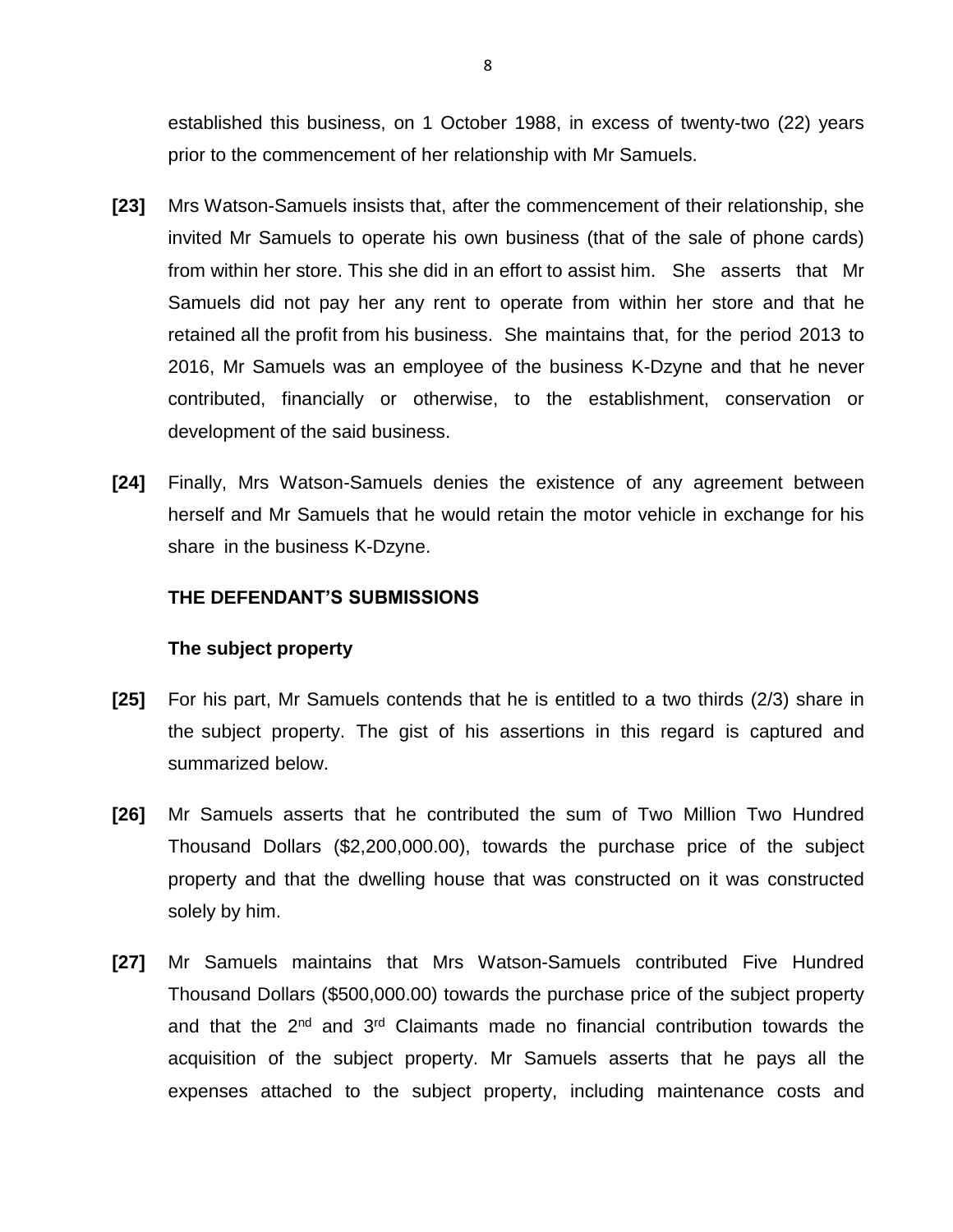property taxes. He insists that he makes all the improvements to the subject property.

- **[28]** Mr Samuels asserts that the subject property is matrimonial property, as contemplated by the Property (Rights of Spouses) Act and that, pursuant to section 7 of the Act, the Court may vary the equal share rule with respect to the subject property.
- **[29]** Alternatively, Mr Samuels submits that the land and the dwelling house should be valued separately and that the parties' respective shares, if any, in the land be apportioned. He maintains that the Claimants did not contribute to the construction of the dwelling house and that, as a result, they should not be entitled to an interest in same.

#### **Occupation rent**

- **[30]** In this regard, Mr Samuels denies that he has occupied the subject property to the exclusion of the Claimants. He avers that he resided with the Claimants at 64 Ashwood Drive, Santa Cruz, in the parish of Saint Elizabeth and that it was agreed among them that they would occupy the subject property once it became suitable for occupation. Mr Samuels asserts that, when the subject property became suitable for occupation, the Claimants refused to reside there with him. He asserts further, that Mrs Watson-Samuels claimed that the subject property was neither convenient nor comfortable and chose to remain with the  $2<sup>nd</sup>$  and  $3<sup>rd</sup>$  Claimants at the Ashwood Drive property.
- **[31]** Mr Samuels avers further that he occupies one (1) of the bedrooms of the dwelling house that is located on the subject property and that the remaining two (2) bedrooms remain unoccupied.

#### **The motor vehicle**

**[32]** Mr Samuels asserts that he is entitled to more than a fifty percent (50%) share in the motor vehicle. He asserts that it was purchased solely by him and that it was for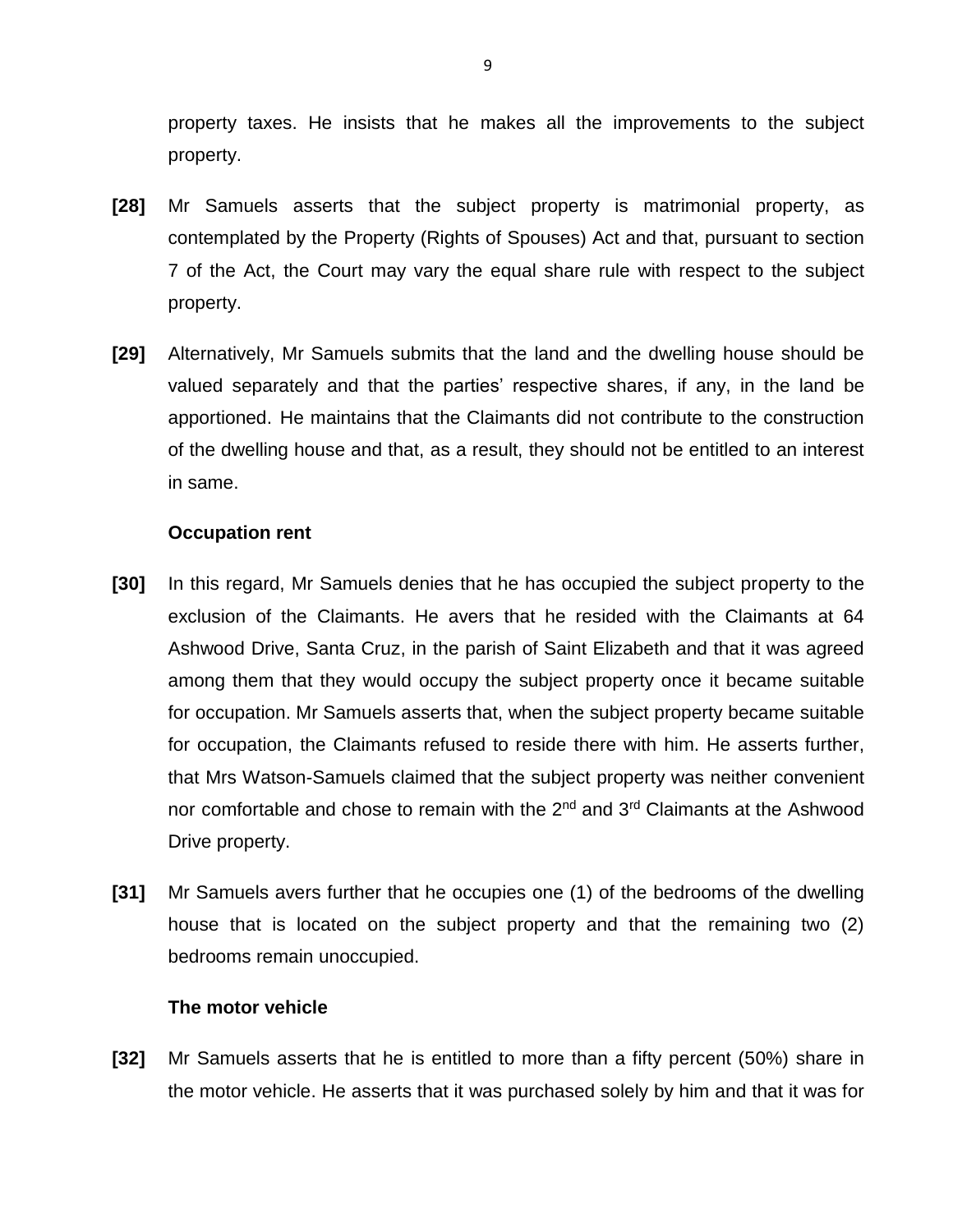that reason that Mrs Watson-Samuels agreed that he could retain the motor vehicle in exchange for his share in the business, K-Dzyne.

**[33]** Mr Samuels contends that currently utilizes the motor vehicle in the course of his business.

### **The business**

- **[34]** It was submitted on Mr Samuels' behalf that he is entitled to a fifty percent (50%) share in the business K-Dzyne. This, it was submitted, is on the basis of his investment of his time and money in the said business, during the period 2012 to 2018, for the development and improvement of same.
- **[35]** Finally, Mr Samuels avers that his credit card was used to purchase stock and to pay the utility bills of the business. He avers that he obtained a loan to satisfy Mrs Watson-Samuels' outstanding credit card debt, a debt which she accrued as a result of purchasing merchandise for the business.

## **THE LAW**

# **The procedure for the commencement of proceedings under the Property (Rights of Spouses) Act**

- **[36]** The Property (Rights of Spouses) Act ("the Act"), came into operation on 1 April 2006 and was primarily established to provide a comprehensive mechanism for the division of property belonging to spouses. It utilizes what Morrison JA (as he then was) in **Annette Brown v Orphiel Brown**<sup>2</sup> termed a 'composite approach' to matrimonial property.
- **[37]** Section 2(1) of the Act provides that 'property' means any real or personal property, any estate or interest in real or personal property, any money, any negotiable instrument, debt or other chose in action, or any other right or interest whether in possession or not to which the spouses or either of them is entitled.

 $2$  [2010] JMCA Civ 12, at paragraph [34]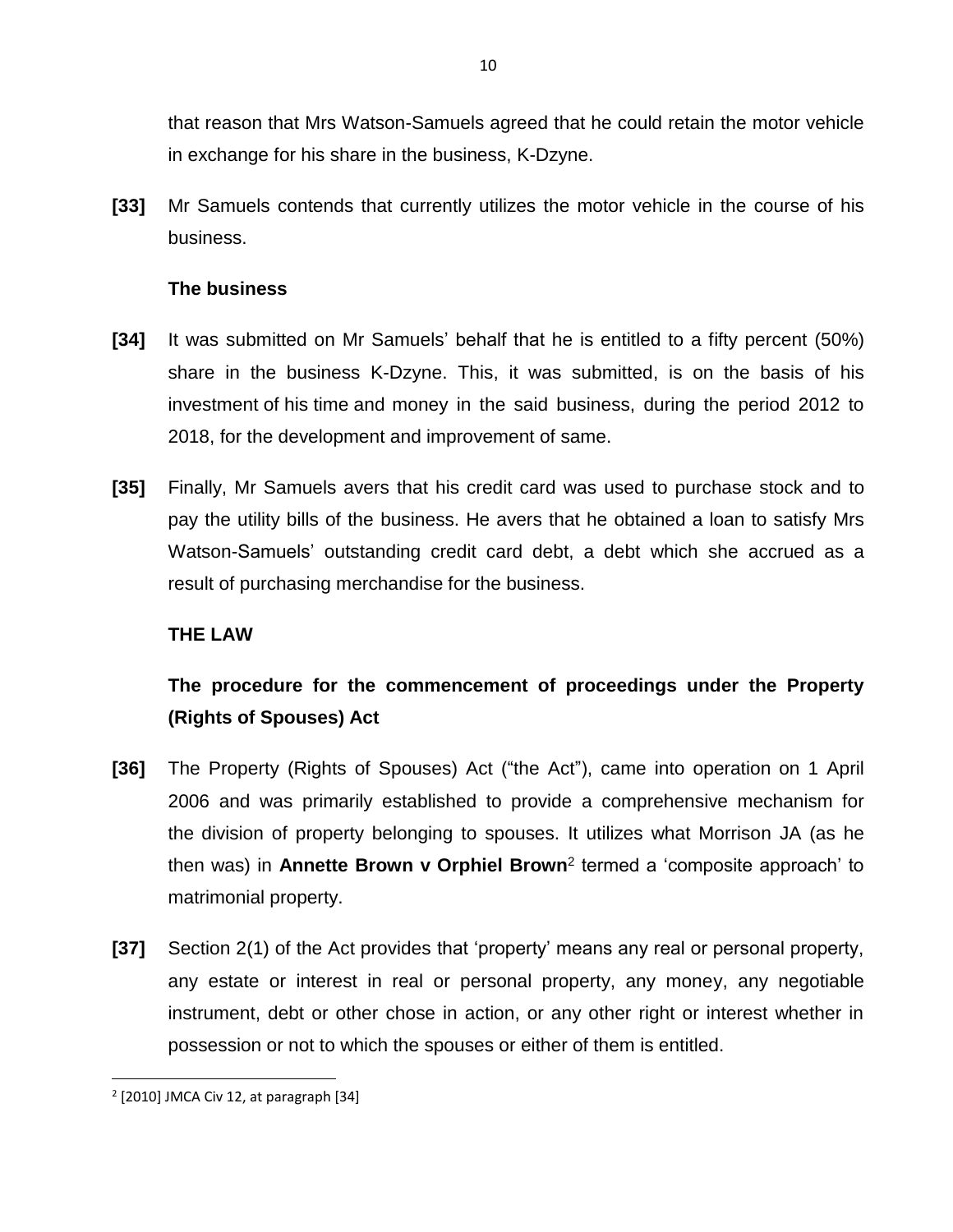- **[38]** Section 13 of the Act provides that a spouse shall be entitled to apply to the Court for a division of property on the grant of a decree of dissolution of a marriage or termination of cohabitation or on the grant of a decree of nullity of marriage or where a husband and wife have separated and there is no reasonable likelihood of reconciliation or where one spouse is endangering the property or is seriously diminishing its value, by gross mismanagement or by wilful or reckless dissipation of property earnings.
- **[39]** Any application made under section 13(1)(a), (b) or (c) of the Act, shall be made within twelve (12) months of the dissolution of a marriage, termination of cohabitation, annulment of marriage or separation or such longer period as the Court may allow after hearing the Applicant.
- **[40]** For the purposes of sections 13(1)(a) and (b) and 14 of the Act the definition of 'spouse' shall include a former spouse.
- **[41]** While the legislation expressly states who has *locus standi* to make an application and when the application is to be made, it is silent on how an application for division of property is to be commenced. As a consequence, the Act must be read in tandem with the Civil Procedure Rules, 2002 ("the CPR"), which apply to all civil proceedings in the Supreme Court.<sup>3</sup>

### **The Civil Procedure Rules**

- **[42]** Part 76 of the CPR governs matrimonial proceedings, including proceedings for the division of property.
- **[43]** Rule 76.4 of the CPR specifically outlines the procedure for the commencement of proceedings, by way of a petition, for the dissolution of marriage, for a decree of nullity of marriage, or, for adecree of presumption of death and dissolution of the marriage. The rule also provides for the inclusion of claims, such as a claim for the division of property, in the petition.

<sup>&</sup>lt;sup>3</sup> Rule 2.2 of the CPR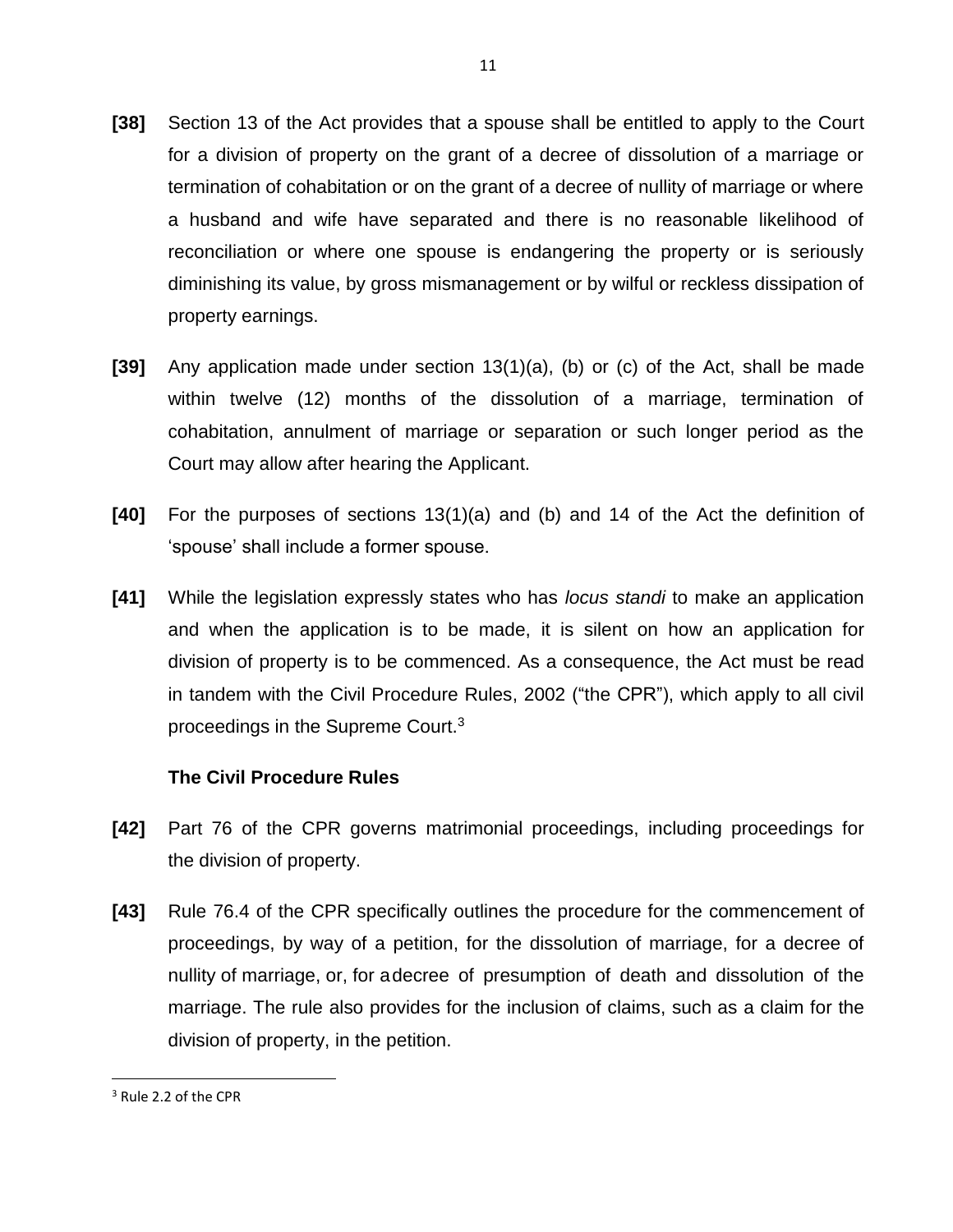**[44]** Additionally, rule 76.6 of the CPR states that where in a petition or a fixed date claim, a part of the relief claimed is, inter alia, division of property, the relief may be granted uponan application for court orders.

12

- **[45]** Rule 76.6 of the CPR reads as follows:
	- *"76.6 (1) Where in any petition or fixed date claim form a part of the relief claimed is custody, maintenance, education of or access to children or division of property, such relief may be granted upon an application for court orders.*
		- *(2) It is the duty of the parties in all applications and responses, to set out in detail the facts and circumstances in support of or in opposition to the claim being made in the application."*
- **[46]** An application for court orders may be made before, during or after the course of proceedings.<sup>4</sup>
- **[47]** In the absence of a petition for the dissolution of marriage, for a decree of nullity of marriage, or for a decree of presumption of death and dissolution of the marriage or an application for court orders, an application for the division of property under the Act is commenced by way of a Fixed Date Claim Form.
- **[48]** Rule 76.3 of the CPR expressly states that, subject to certain exceptions, the other provisions of the CPR are applicable to matrimonial proceedings. This includes Part 8, which governs the general commencement of proceedings, by way of a Claim Form or a Fixed Date Claim Form.
- **[49]** Rule 8.1(4) of the CPR outlines the circumstances in which a Fixed Date Claim Form is to be used. The rule provides as follows: -
	- "8*.1 (4) Form 2 (fixed date claim form) must be used -*

 $\overline{a}$ <sup>4</sup> Rule 11.1 of the CPR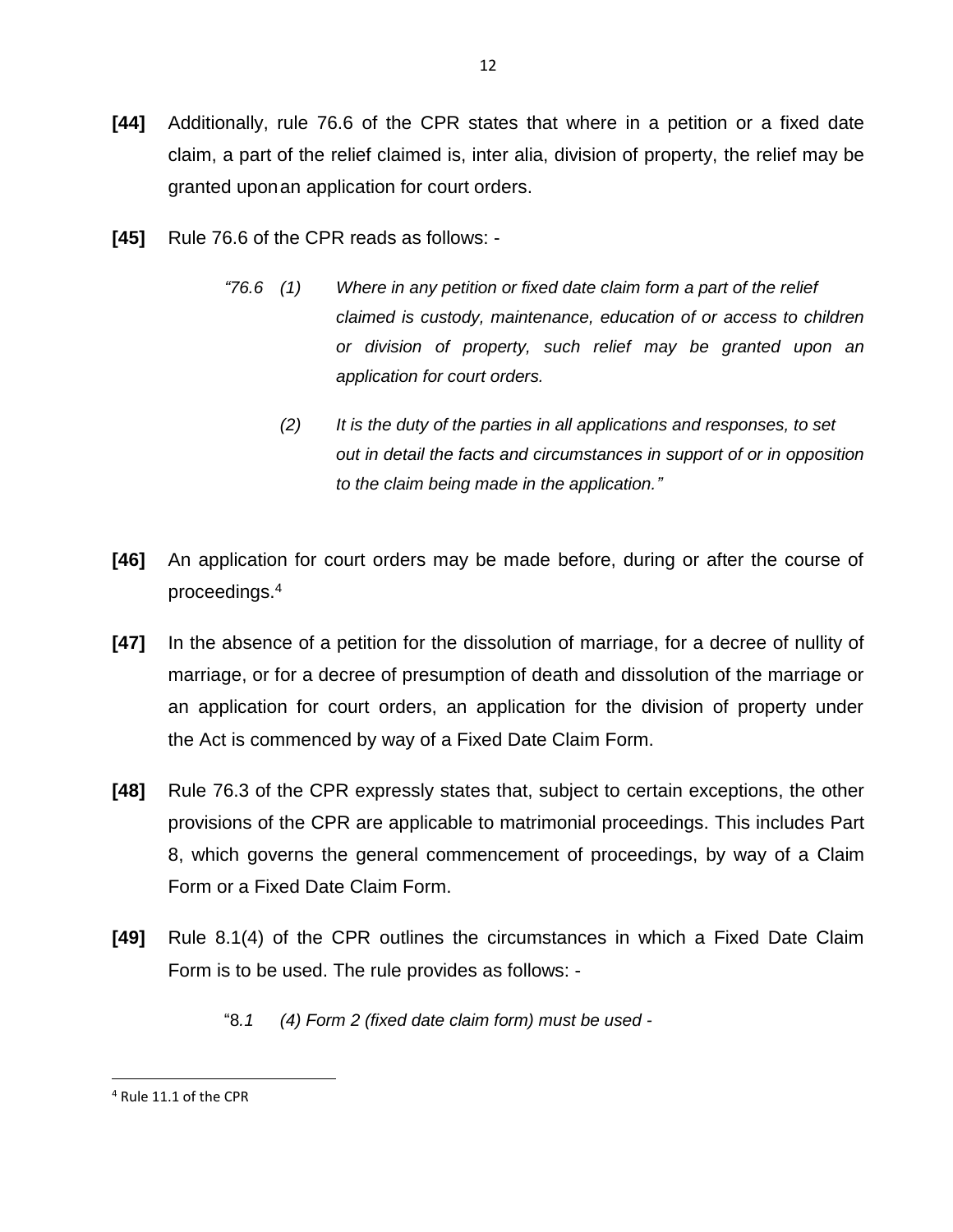- *(a) in mortgage claims;*
- *(b) in claims for possession of land;*
- *(c) in hire purchase claims;*
- *(d) where the claimant seeks the court's decision on a question which is unlikely to involve a substantial dispute of fact;*
- *(e) whenever its use is required by a rule or practice direction; and*
- *(f) where by any enactment proceedings are required to be commenced by petition, originating summons or motion."*
- **[50]** Rule 8.8 of the CPR prescribes the required content of a Fixed Date Claim Form.

# **The effect of an irregularity in the commencement of proceedings under the Property (Rights of Spouses) Act**

- **[51]** Rule 26.9 of the CPR grants the court the general power to rectify matters where there has been a procedural error. The rule reads as follows: -
	- *"26.9 (1) This rule applies only where the consequence of failure to comply with a rule, practice direction or court order has not been specified by any rule, practice direction or court order.*
		- *(2) An error of procedure or failure to comply with a rule, practice direction or court order does not invalidate any step taken in the proceedings, unless the court so orders.*
		- *(3) Where there has been an error of procedure or failure to comply with a rule, practice direction, court order or direction, the court may make an order to put matters right.*
		- *(4) The court may make such an order on or without an application by a party."*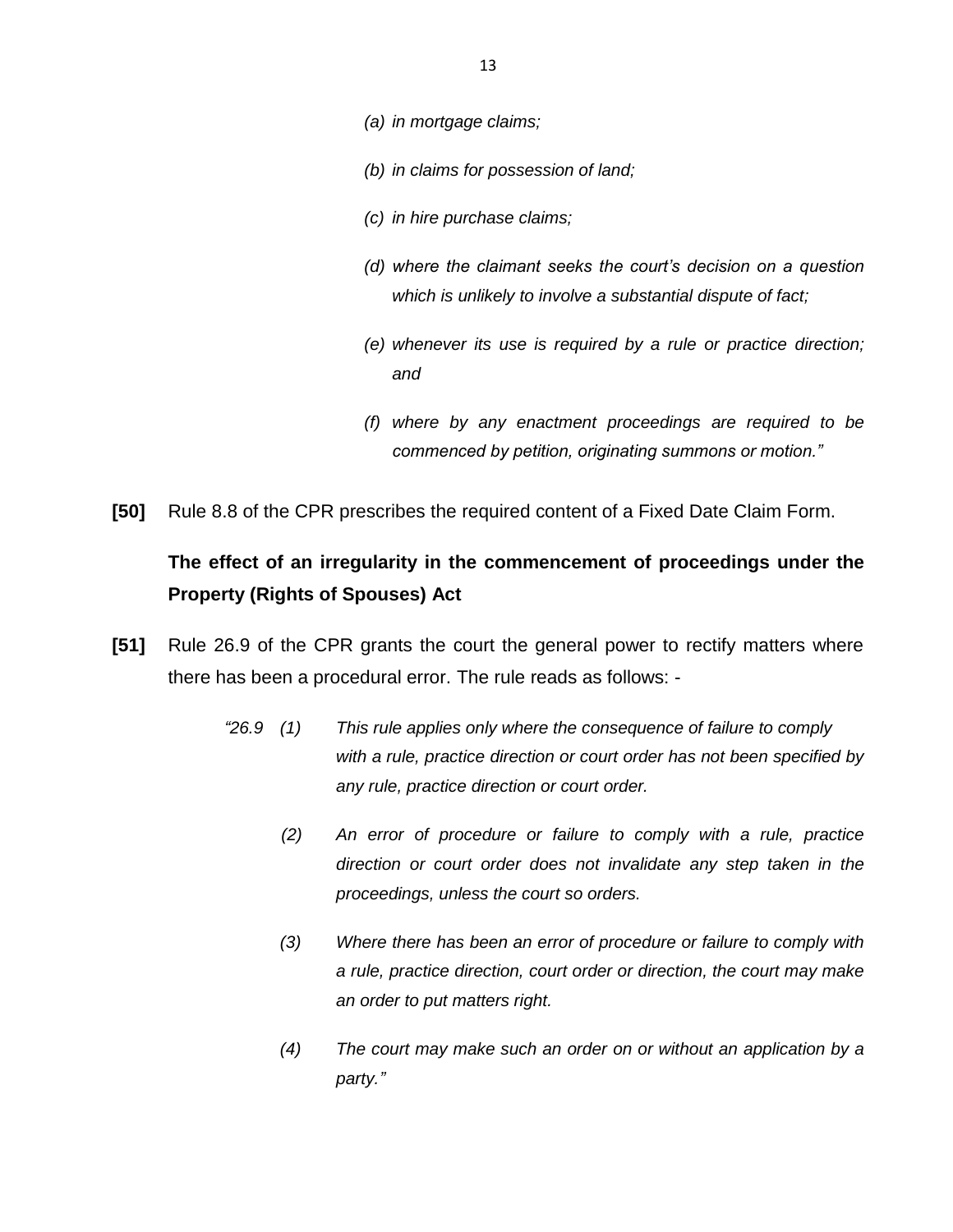**The limitation period under section 13(2) of the Property (Rights of Spouses) Act**

- **[52]** Section 13(2) of the Act imposes a time limit within which a party may initiate proceedings under subsections (1)(a), (b) or (c). It mandates that an application must be made within twelve (12) months of the dissolution of a marriage, termination of cohabitation, annulment of marriage, or separation or, such longer period as the court may allow after hearing the applicant.
- **[53]** The primary purpose of the limitation period is to protect a defendant from the injustice of having to face a stale claim, that is, a claim with which he never expected to have to deal.<sup>5</sup> The limitation period is a benefit and a defence afforded a defendant after the expiration of the twelve (12) month period allowed for a claimant to file a claim for the division of property.
- **[54]** Notwithstanding, section 13(2) of the Act empowers the court to extend the time for filing a claim under the Act, after hearing the applicant.
- **[55]** If a claimant files a claim under the Act outside of the twelve (12) month period prescribed by section 13(2) of the Act and before an application for extension of time ismade or granted, the claim is considered to be irregular and cannot proceed until the application is granted.
- **[56]** In **Sharon Smith v Vincent Service**, <sup>6</sup> Sykes J (as he then was) adopted and applied the conclusions of Phillips JA in **Angela Bryant-Saddler v Samuel Oliver**  Saddler,<sup>7</sup> that, a claim filed under the Act and before an extension of time is granted, is not invalid but irregular or in a state of suspended validity until the application for extension of time is granted.
- **[57]** At paragraph [20], Sykes J stated as follows: -

<sup>5</sup> See - **Sharon Smith v Vincent Service** [2013] JMSC Civ 78, at paragraph [8], per Sykes J (as he then was)

<sup>&</sup>lt;sup>6</sup> (supra)

<sup>7</sup> [2013] JMCA Civ 11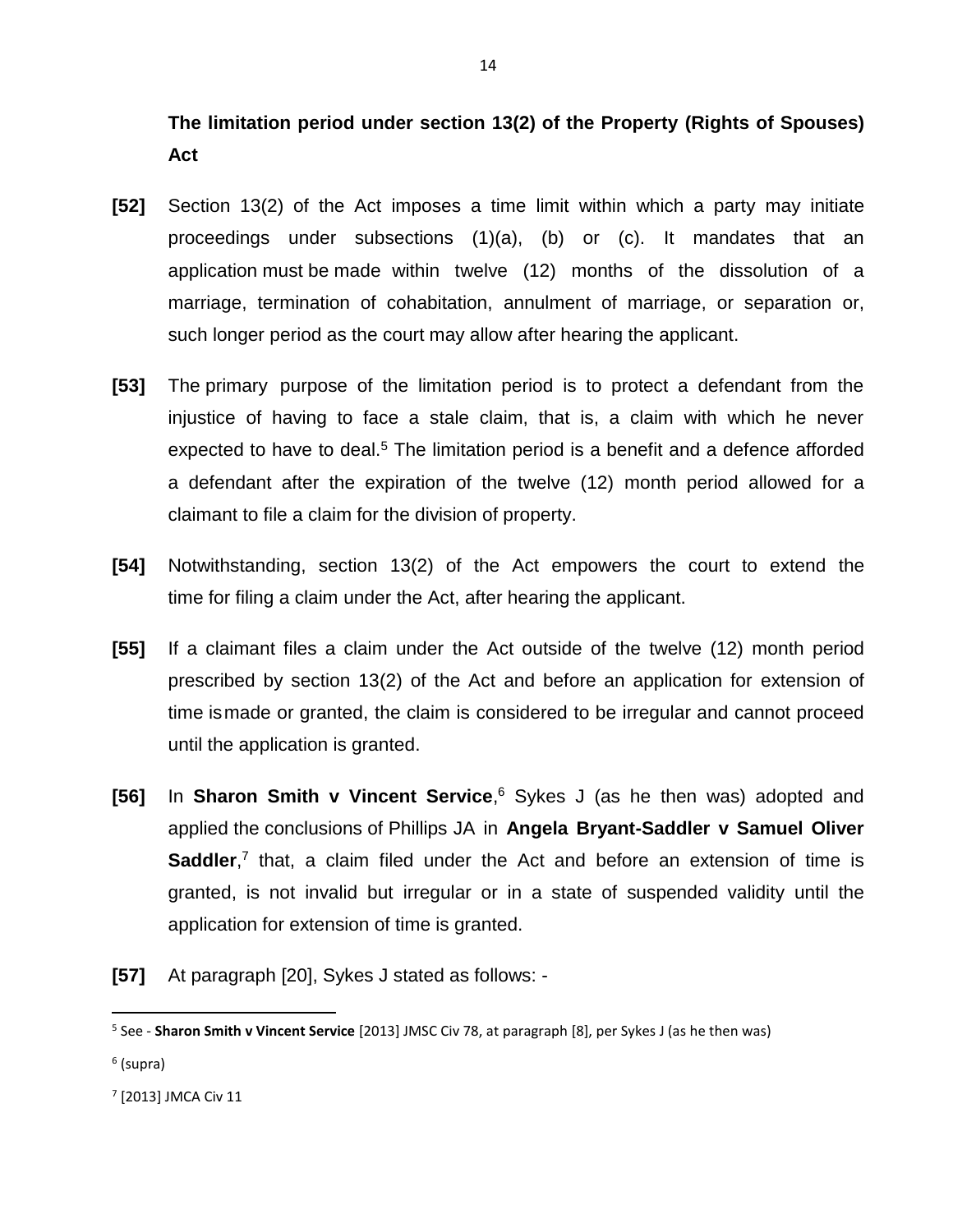*"According to Phillips JA, a claim filed before an extension of time is granted is in procedural purgatory or to use her Ladyship's expression, in a 'state of suspended validity', and any irregularity (as would be the case if the claim is filed before the extension of time is granted) can be cured by a subsequent order. Thus, a claim*  form filed before an application for extension of time is made or granted is not a *nullity (modifying Mesquita on this point) and can be validated by a subsequent order. If extension of time is not sought before the claim is filed that 'omission is not a fundamental irregularity and can be cured nunc pro tunc' (italics in original), meaning that the later order (granting the extension and therefore taking the claim*  form out of its state of suspension) operate to correct the earlier procedural *irregularity."*

- **[58]** In order for the court to exercise its discretion in favour of an applicant and, for an application for extension of time to be successful, the applicant must satisfy certain requirements.
- **[59]** In **Delkie Allen v Trevor Mesquita**, <sup>8</sup> Harris JA listed the factors that the court, in exercising its discretion for an extension of time under section 13(2) of the Act, is required to take into consideration. She posited at paragraph [18] as follows: -

*"The court, in exercising its discretion for an extension of time, is required to take into consideration factors such as the length of the delay, the reasons for the delay, whether an applicant has a claim worthy of a grant of an extension of time and the question of prejudice to the other party."*

**[60]** Furthermore, in **Annette Brown v Orphiel Brown**, <sup>9</sup> Morrison JA stated at paragraph [78]: -

> *'On an application under section 13(2), it seems to me, all that the judge is required*  to consider is whether it would be fair (particularly to the proposed defendant, but *also to the proposed claimant) to allow the application to be made out of time, taking into account the usual factors relevant to the exercise of a discretion of this sort,*

l

<sup>8</sup> [2011] JMCA Civ 36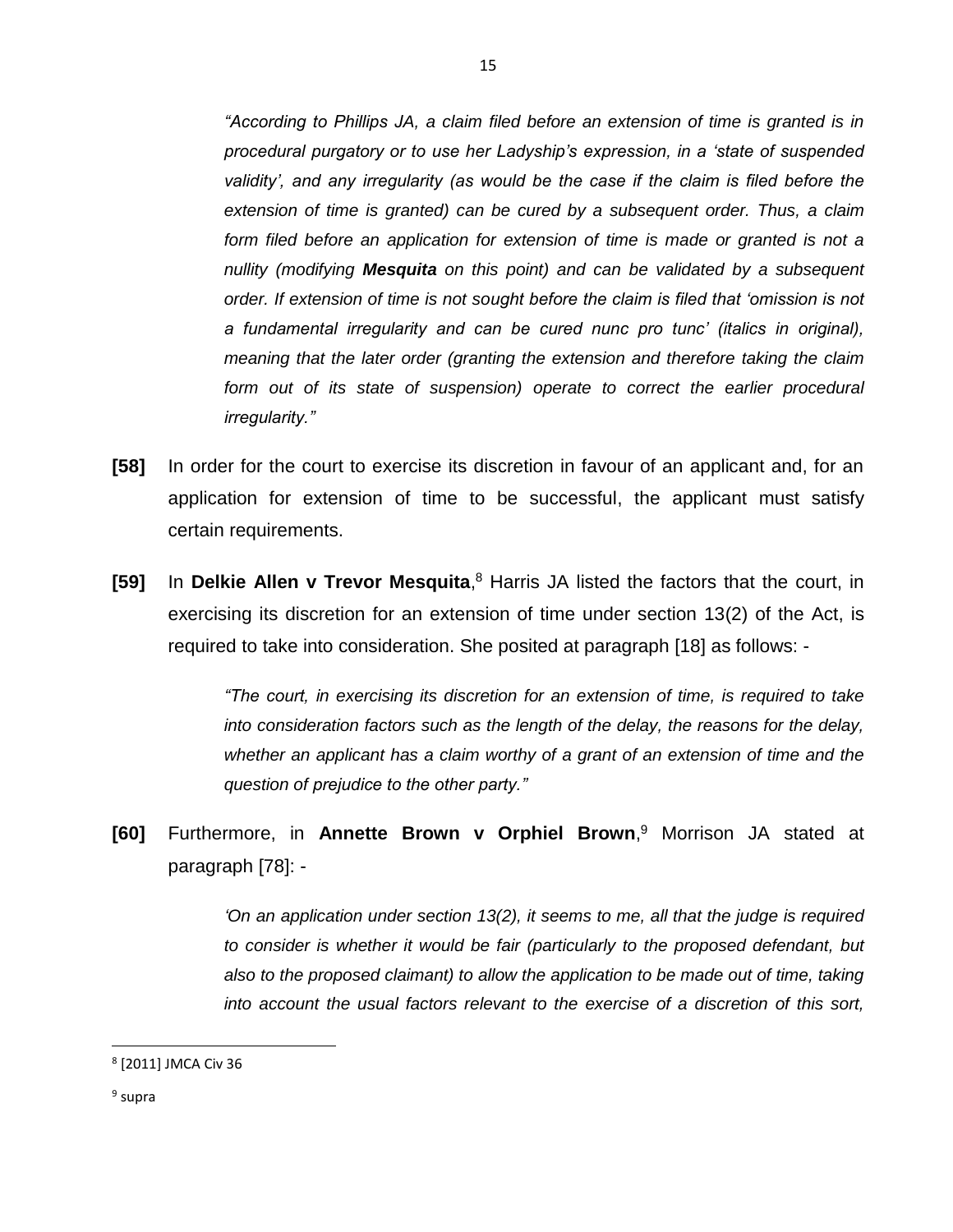*such as the merits of the case (on a purely prima facie basis), delay and prejudice, and also taking into account the overriding objective of the Civil Procedure Rules of "enabling the court to deal with matters justly" (rule 1.1 (1)).'*

**[61]** If the application is unsuccessful and, if the time is not extended by the court, as the matter could proceed no further, the limitation defence would succeed, as, although a procedural defence, it is a complete defence, and the claim would be statue barred.<sup>10</sup>

### **ANALYSIS AND FINDINGS**

# **Whether there is a valid claim before the Court to initiate proceedings under the Property (Rights of Spouses) Act**

- **[62]** This action was commenced by way of a Fixed Date Claim Form, filed on 17 May 2019, for the division of property under the Partition Act. It is within this action that Mr Samuels purports to make a claim under the Act, by way of an Affidavit in Response to Fixed Date Claim Form, filed on 9 December 2019.
- **[63]** In that Affidavit, Mr Samuels seeks a Declaration that he is entitled to a fifty percent (50%) legal and beneficial interest in the business K-Dzyne, located at 60 Main Street, Santa Cruz, in the parish of Saint Elizabeth; and a Declaration that he is entitled to a two thirds (2/3) legal and beneficial interest in the subject property.
- **[64]** The CPR provide that, in the absence of a petition for the dissolution of marriage, for a decree of nullity of marriage, or for a decree of presumption of death and the dissolution of the marriage, the proper procedure for the commencement of an application for division of property under the Act is either by way of an applicationfor court orders or by way of a Fixed Date Claim Form.
- **[65]** It is clear from a reading of the documents that have been filed in the instant matter, that Mr Samuels has not complied with these requirements of the CPR. Consequently, the Court is constrained to find that Mr Samuels' use of an affidavit,

<sup>10</sup> See - **Angela Bryant-Saddler v Samuel Oliver Saddler** (supra), at paragraph [44], per Phillips JA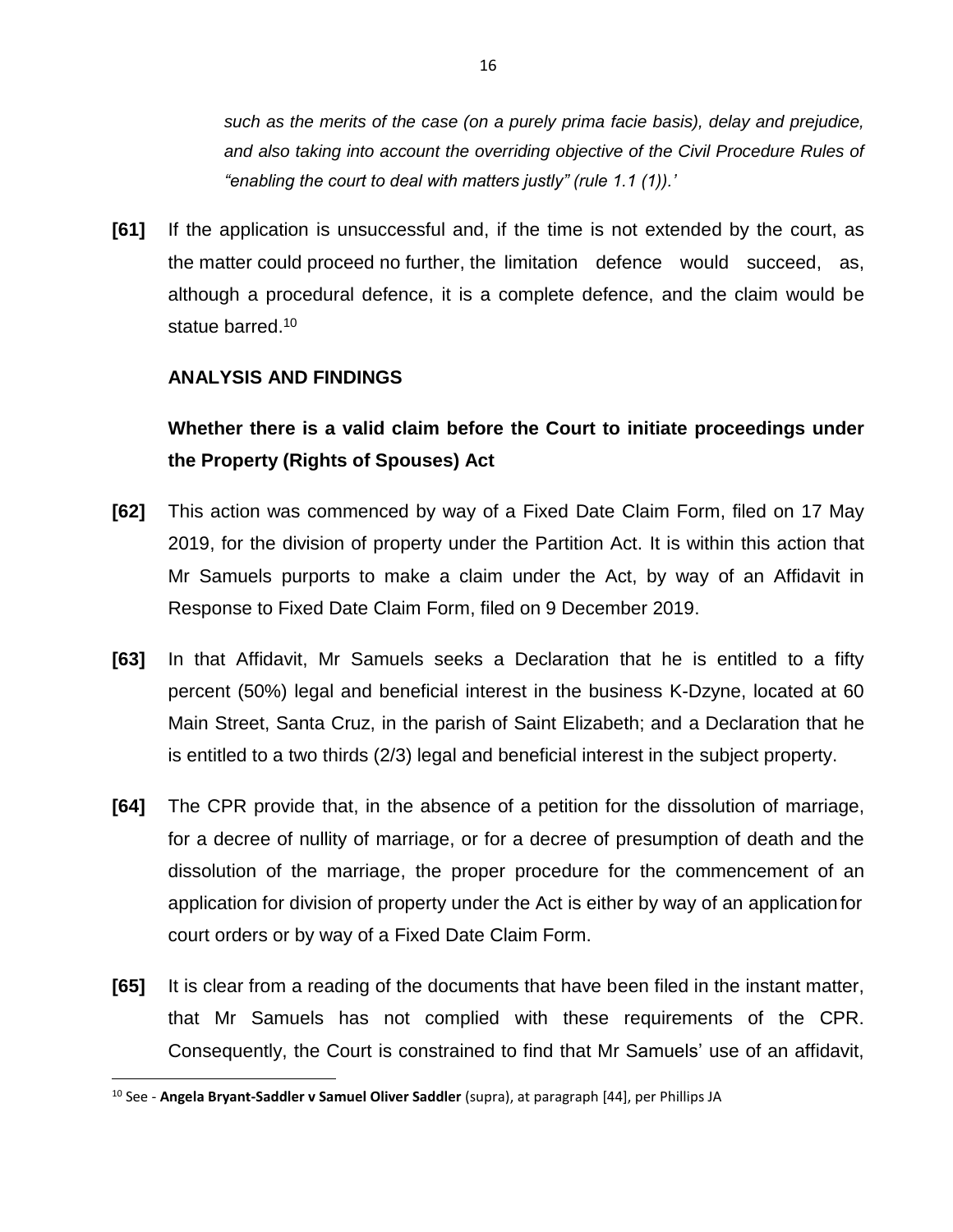to initiate proceedings under the Act, is irregular and that there is no valid claim under the Property (Rights of Spouses) Act before the Court on which it can proceed.

- **[66]** Once a spouse, as defined in the Act, applies to the court on the basis of the matters set out in section  $13(1)(a) - (d)$  of the Act and in accordance with section 13(2) of the Act and the claim form is in compliance with Part 8 of the CPR, relating to the commencement of proceedings, the claim would be valid.
- **[67]** It is also significant to note that the CPR do not impose any sanctions for the failure to comply with rules 76.6 or 8.1(4).
- **[68]** It is for these reasons, that the Court finds that the procedural irregularity in the commencement of an action, pursuant to the Act, is not an absolute bar. It does not mean that the Act does not apply to the relationship between Mr Samuels and Mrs Watson-Samuels and that their rights cannot be determined by the application of its provisions.
- **[69]** In the circumstances of this case, the option available to Mr Samuels would be to bring a fresh proceeding, by way of a Fixed Date Claim Form, under the Act.

# **The effect of the twelve (12) month limitation period prescribed by section 13(2) of the Property (Rights of Spouses) Act**

- **[70]** Of course, Mr Samuels would nonetheless have to comply with section 13(2) of the Act, in order to obtain any benefits under the statute.
- **[71]** Section 13(2) of the Act is a provision which establishes a time line for the application for division of property under the Act. There are certain events which trigger that right to apply. They are set out in section 13(1)(a), (b), (c) and (d) of the Act. The application, if being made under subsections (a), (b) or (c), shall be made within twelve (12) months of the dissolution of a marriage, termination of cohabitation, annulment of marriage, separation or **such longer period as the court may allow after hearing the applicant**. [Emphasis added]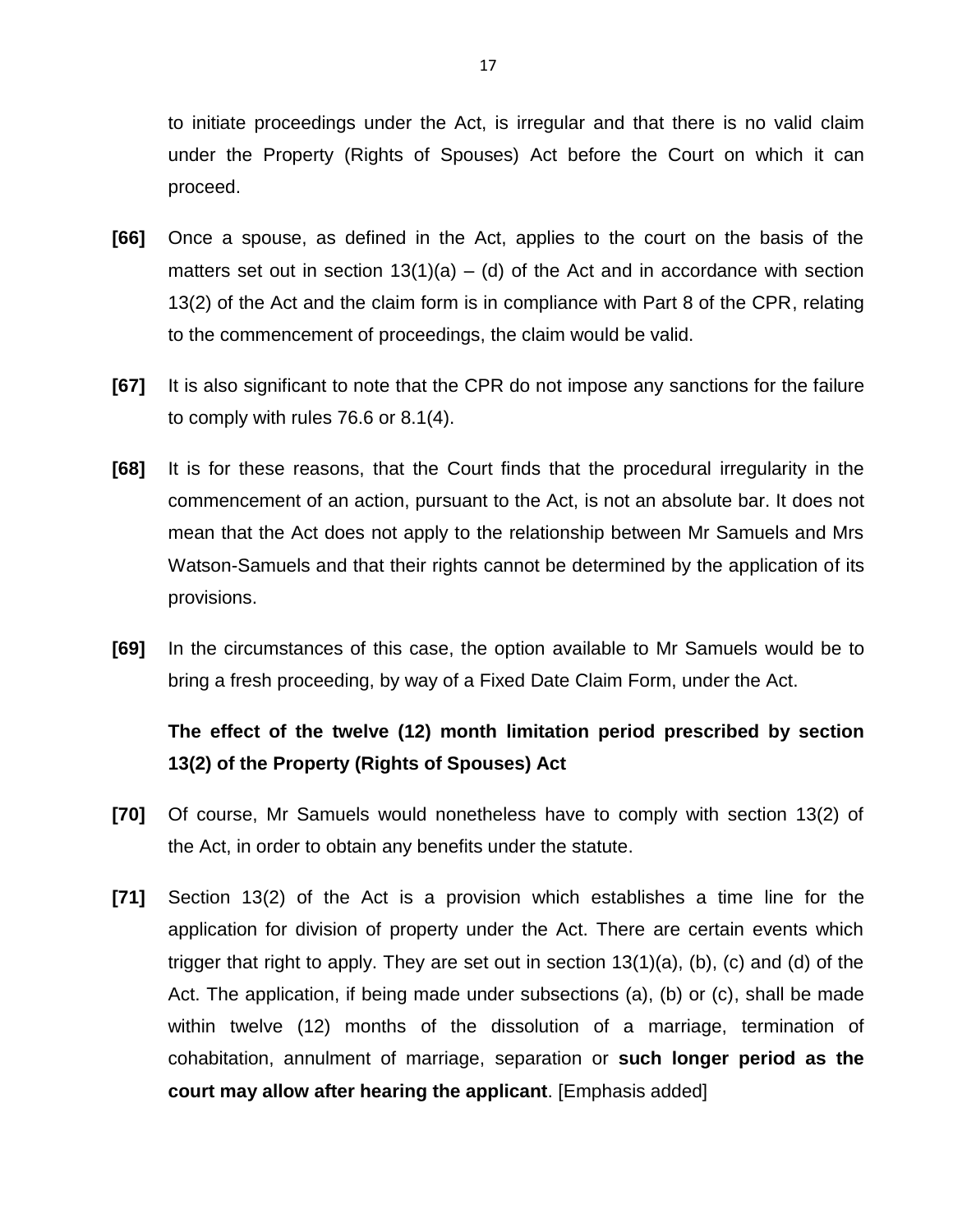- **[72]** The marriage between Mr Samuels and Mrs Watson-Samuels was dissolved on 21 September 2018. It is on this basis that Mr Samuels purports to make an application under the Act, to determine his interest in the subject property and in the business, K-Dzyne. Mr Samuels would therefore have had twelve (12) months from 21 September 2018, to bring his claim under the Act.
- **[73]** Although time is limited, that time period is flexible and can be extended, once the court exercises its discretion in favour of the applicant, after hearing him/her.
- **[74]** To date, Mr Samuels has not made an application for an extension of time within which to bring a claim under the Act. Consequently, where section 13(2) of the Act is a limiting section, thus providing a limitation defence, if a claim is filed outside the time limited in the section, the action certainly could not proceed without the court allowing the time period to be extended. To do otherwise would be in breach of the specific words of the section.
- **[75]** If the time is not extended by the court, as the matter could proceed no further, the limitation defence would succeed, as, although a procedural defence, it is a complete defence and the claim would be statute barred.<sup>11</sup>
- **[76]** The authorities are clear that, a claim filed before an extension of time is granted is in 'procedural purgatory' or 'a state of suspended validity' and can only be cured by a subsequent order of the court.<sup>12</sup>

 $\overline{\phantom{a}}$ 

<sup>11</sup> See - **Fitzgerald Hoilette v Valda Hoilette** [2013] JMCA Civ 11, at paragraphs [41] - [44], per Phillips JA

The defence that a limitation period has expired is a procedural defence and is normally one that has to be raised as a defence and resolved at trial. If the defence is pleaded, it is open to the defendant, in a clear case, to apply to have the claim, or the affected part thereof, struck out as being an abuse of the process of the court. See - **Bertram Carr v Von's Motor & Company Ltd** [2015] JMCA App 4, per Brooks JA (as he then was), at paragraph [11]; and **Ronex Properties Ltd v John Laing Construction Ltd and others (Clarke, Nicholls & Marcel (a firm), third parties)** [1982] 3 All ER 961, at page 965, per Donaldson LJ.

<sup>12</sup> See - **Sharon Smith v Vincent Service** (supra), at paragraph [20], per Sykes J (as he then was)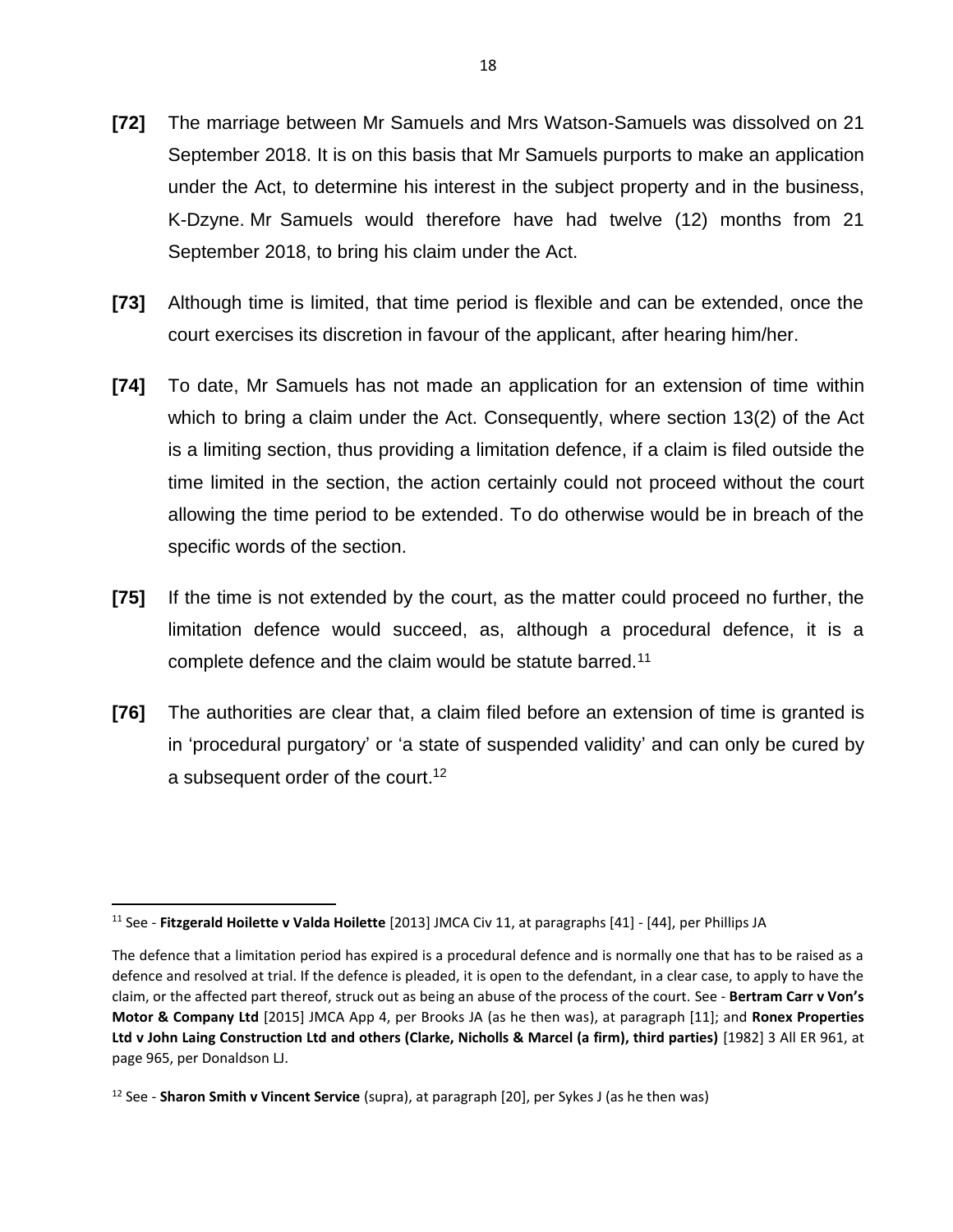- **[77]** It is also clear from the authorities that the court may only treat such a claim as an application for an extension of time where there is some evidence to indicate the reason(s) for the failure to have brought the claim within the statutory period.<sup>13</sup>
- **[78]** An examination of Mr Samuels' Affidavit in Response does not reveal any evidence to account for the failure to have brought a claim within the limitation period.
- **[79]** As a consequence, the Court finds that, until an application is made and the court grants an extension of time within which to make an application for division of property under the Property (Rights of Spouses) Act, Mr Samuels is precluded from claiming the benefits under the Act within this action.

**Whether the subject property should be sold and the proceeds of sale distributed according to the parties' respective shares in the subject property in accordance with the Partition Act**

- **[80]** The Partition Act, 1873 provides for the partition and sale of property and the distribution of the proceeds of sale.
- **[81]** Section 2(2) of the Partition Act states that, for the purposes of the Act, in a claim for partition of property, it is sufficient for a claimant to bring a claim for a sale of the property and distribution of the proceeds. It is not necessary to claim a partition.
- **[82]** Section 2(2) of the Partition Act reads as follows: -

 $\overline{\phantom{a}}$ 

*"For the purposes of this Act, an action for partition shall include an action for sale and distribution of the proceeds; and in an action for partition it shall be sufficient to claim a sale and distribution of the proceeds, and it shall not be necessary to claim a partition."*

**[83]** Section 4 of the Partition Act provides that where an interested party or parties, to the extent of one moiety or upwards in property, requests the court to direct a sale of the property and a distribution of the proceeds, the court is required to

<sup>13</sup> See - **Fitzgerald Hoilette v Valda Hoilette** (supra), at paragraph [65]; **Delkie Allen v Trevor Mesquita** (supra), at paragraph [16]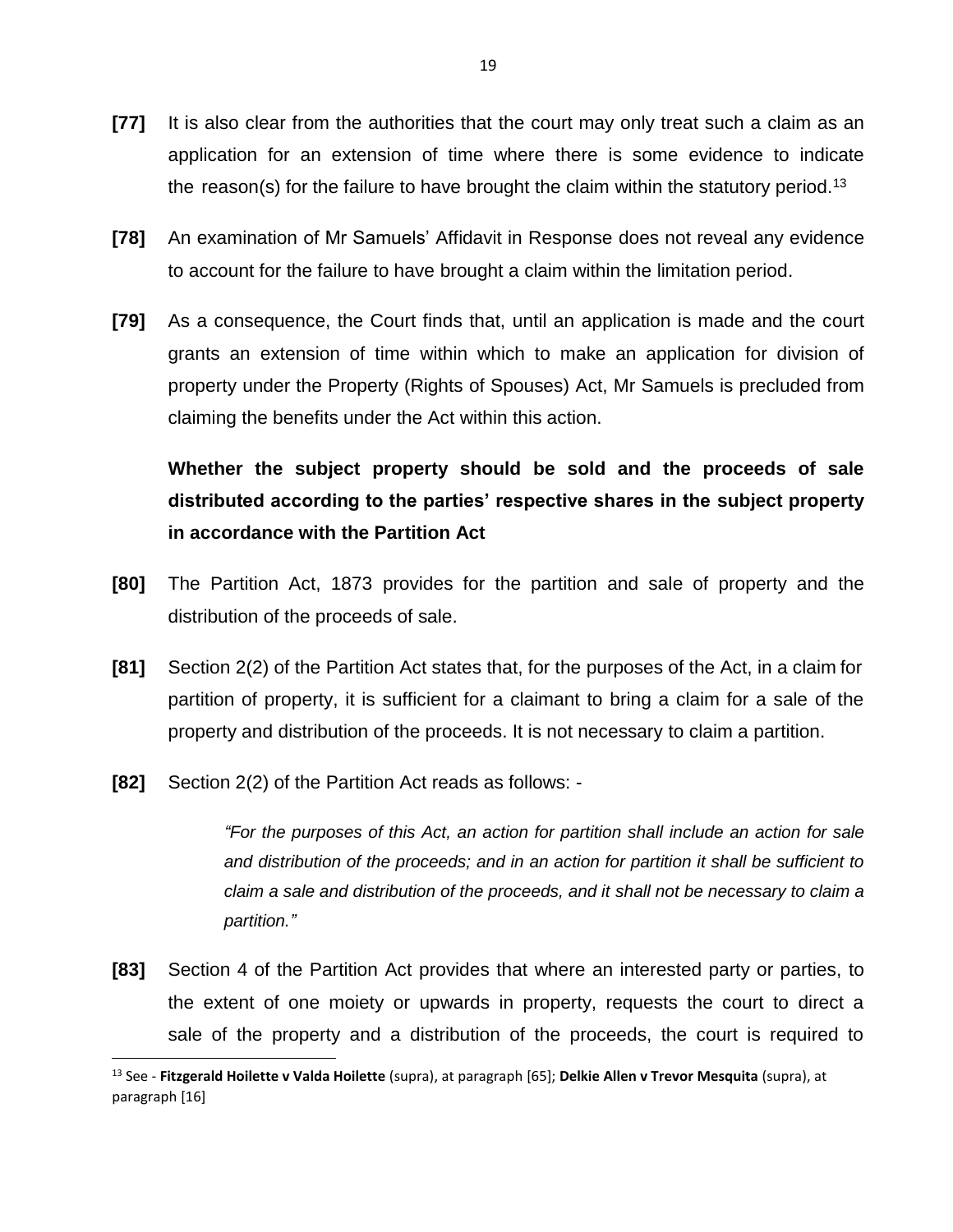direct a sale of the property and to give all necessary and consequential directions, unless there is good reason to the contrary. Section 4 reads as follows: -

*"In a suit for partition, where, if this Act had not been passed, a decree for partition might have been made, then if the party of parties interested, individually or collectively, to the extent of one moiety or upwards in the property to which the suit relates, request the Court to direct a sale of the property, and a distribution of the proceeds, instead of a division of the property between or among the parties interested, the Court shall, unless it sees good reason to the contrary, direct a sale of the property accordingly, and give all necessary or proper consequential directions."*

**[84]** In **Porter v Lopes**, <sup>14</sup> Jessel MR examined section 4 of the UK's Partition Act, 1868, which reads identical to section 4 of our Partition Act. After careful examination of the section, he opined as follows: -

> *"Now, therefore, there is an absolute right in the owner of a moiety to require a sale subject to this; unless it sees good reason to the contrary, the Court shall direct a*  sale... Contrary to what? As I read it, it is contrary to a sale. It can mean nothing *else. The Court must see some good reason why there should not be a sale. I do not say there may not be some other good reason from the peculiar nature of the property, but it must be a good reason against the sale." 15*

**[85]** Furthermore, in **Cynthia Stephens v Clemenston Stephens**, <sup>16</sup> P Williams J (as she then was), on an examination of section 4 of the Partition Act, posited as follows: -

> *"This section is regarded as making it imperative on the Court, to order a sale unless it sees good reason to the contrary. The party interested in sale is entitled to such sale as of right unless there is some good reason to the contrary shown, the onus then is on the party opposing to show what the Court will consider good reason."*

<sup>14</sup> (1877) 7 Ch D 358

 $<sup>15</sup>$  (supra), at page 363</sup>

 $16$  [2012] JMSC Civ 134, at paragraph  $[6]$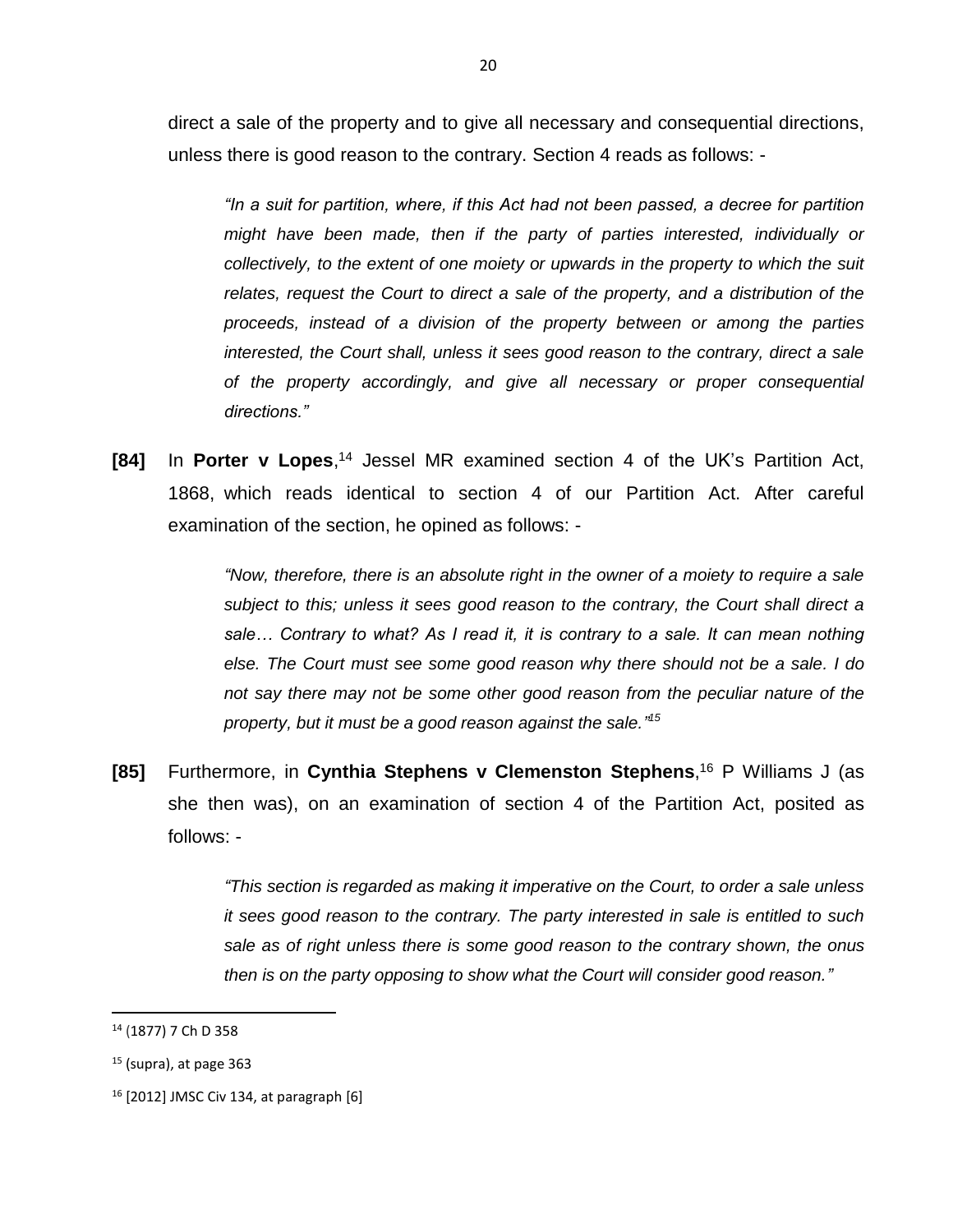**[86]** Section 5 of the Partition Act outlines the procedure to be adopted where an interested party in the property requests the Court to direct a sale of the property and a distribution of the proceeds instead of a division. The section provides as follows: -

> *"In a suit for partition, where, if this Act had not been passed, a decree for partition might have been made, then, if any party interested in the property to which the suit relates requests the Court to direct a sale of the property and a distribution of the proceeds instead of a division of the property between or among the parties interested, the Court may, if it thinks fit, unless the other parties interested in the property, or some of them, undertake to purchase the share of the party requesting a sale, direct a sale of the property, and give all necessary or proper consequential directions, and in case of such undertaking being given the Court may order a valuation of the share of the party requesting a sale in such manner as the Court thinks fit and may give all necessary or proper consequential directions."*

- **[87]** In the instant case, the Claimants seek an Order that the subject property be sold and that the proceeds of the sale be distributed among the parties, according to their respective shares in the subject property. This is an absolute right which they are entitled to exercise, unless the Court finds that there is good reason to the contrary. The onus then is on the opposing party to demonstrate that there is good reason to the contrary, that is, for the Court to decline to grant the Orders sought.
- **[88]** The Court is hard pressed to find that Mr Samuels has demonstrated that there is good reason to the contrary and that it ought properly to decline to grant the Orders sought in this regard. The Court has noted that Mr Samuels has raised no objection to the subject property being sold and the proceeds of the sale being distributed among the parties, in accordance with their respective shares in the subject property. The relief that he seeks is a variation, under the Property (Rights of Spouses) Act, of his interest held in the subject property and a declaration that he is entitled to a legal and beneficial interest that is greater than that which is indicated on the Certificate of Title.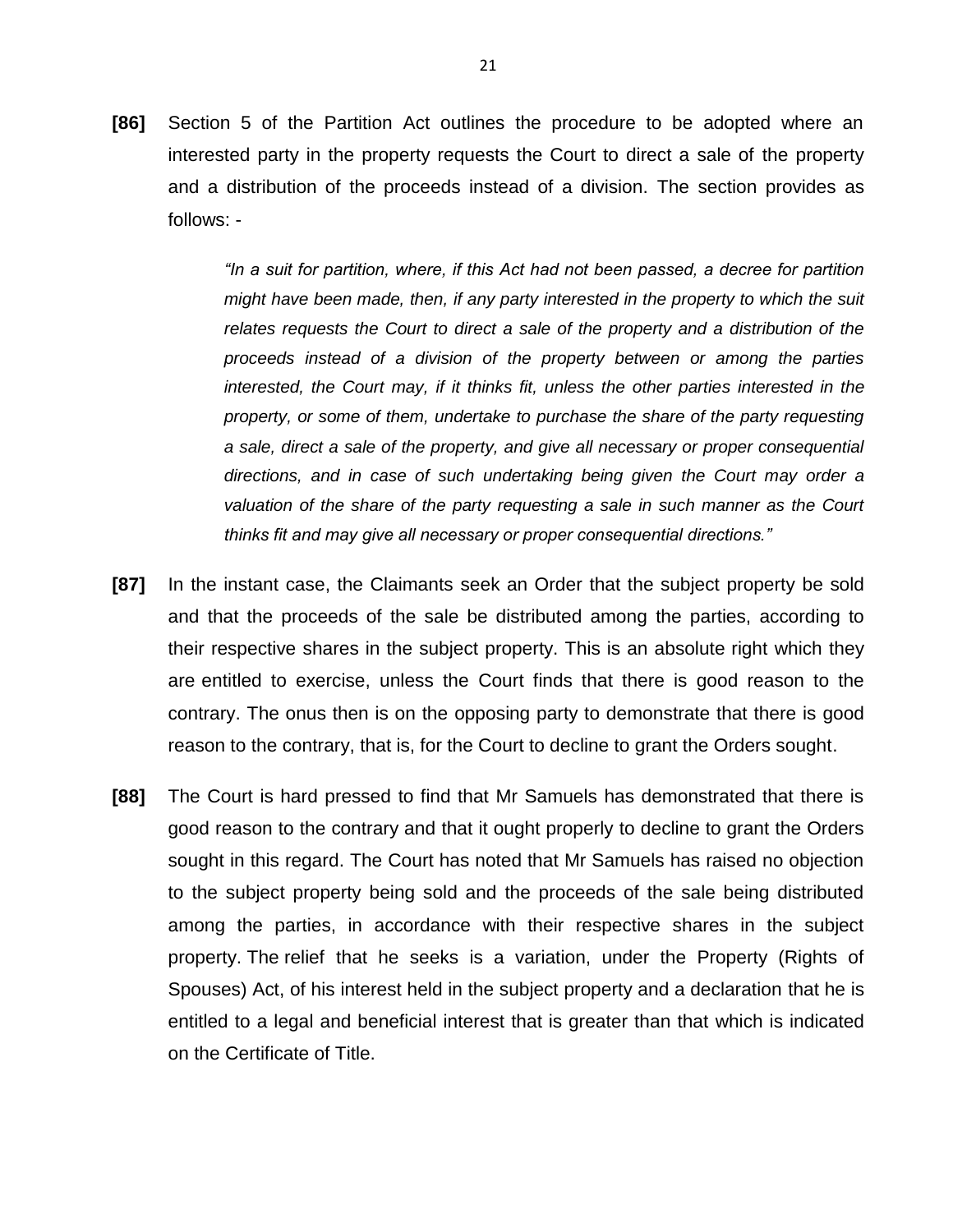- **[89]** Regrettably, Mr Samuels has failed to bring a valid claim before the Court to initiate proceedings under the Property (Rights of Spouses) Act, on the basis of which the Court could properly proceed.
- **[90]** In the circumstances, the Court is left to determine what the balance of justice demands. The Court does not find that the Claimants' case should be hamstrung by virtue of Mr Samuels' failure.
- **[91]** As a consequence, the Court finds that the subject property is to be sold and that the proceeds of sale are to be distributed among the parties, in accordance with their respective shares in the subject property, in accordance with the Partition Act.

# **Whether the Defendant is entitled to more than a fifty percent (50%) share in the 2007 Toyota Mark X registered 0400GQ**

- **[92]** Mrs Watson-Samuels and Mr Samuels are the registered joint owners of the motor vehicle. Mr Samuels asserts that he is entitled to more than a fifty percent (50%) share in the motor vehicle because it was purchased solely by him. He asserts further that he currently utilizes the motor vehicle in the operation of his business.
- **[93]** Mrs Watson-Samuels has not challenged these assertions. Nor does she claim to have contributed, whether financially or otherwise, to the acquisition of the motor vehicle. She avers that the motor vehicle was given to her as a gift by Mr Samuels.
- **[94]** In light of Mr Samuels' contention, the burden rests on him to prove that the beneficial interest in the motor vehicle is different from the legal interest and that they (Mrs Watson-Samuels and Mr Samuels) had a different common intention at the time of the acquisition of the motor vehicle or that they later formed the common intention that their respective interest would change.
- **[95]** In this regard, Mr Samuels has produced in evidence a manager's cheque and a receipt which reveal the payment of One Million Seven Hundred Thousand Dollars (\$1,700,000.00), as proof of his purchase of the motor vehicle.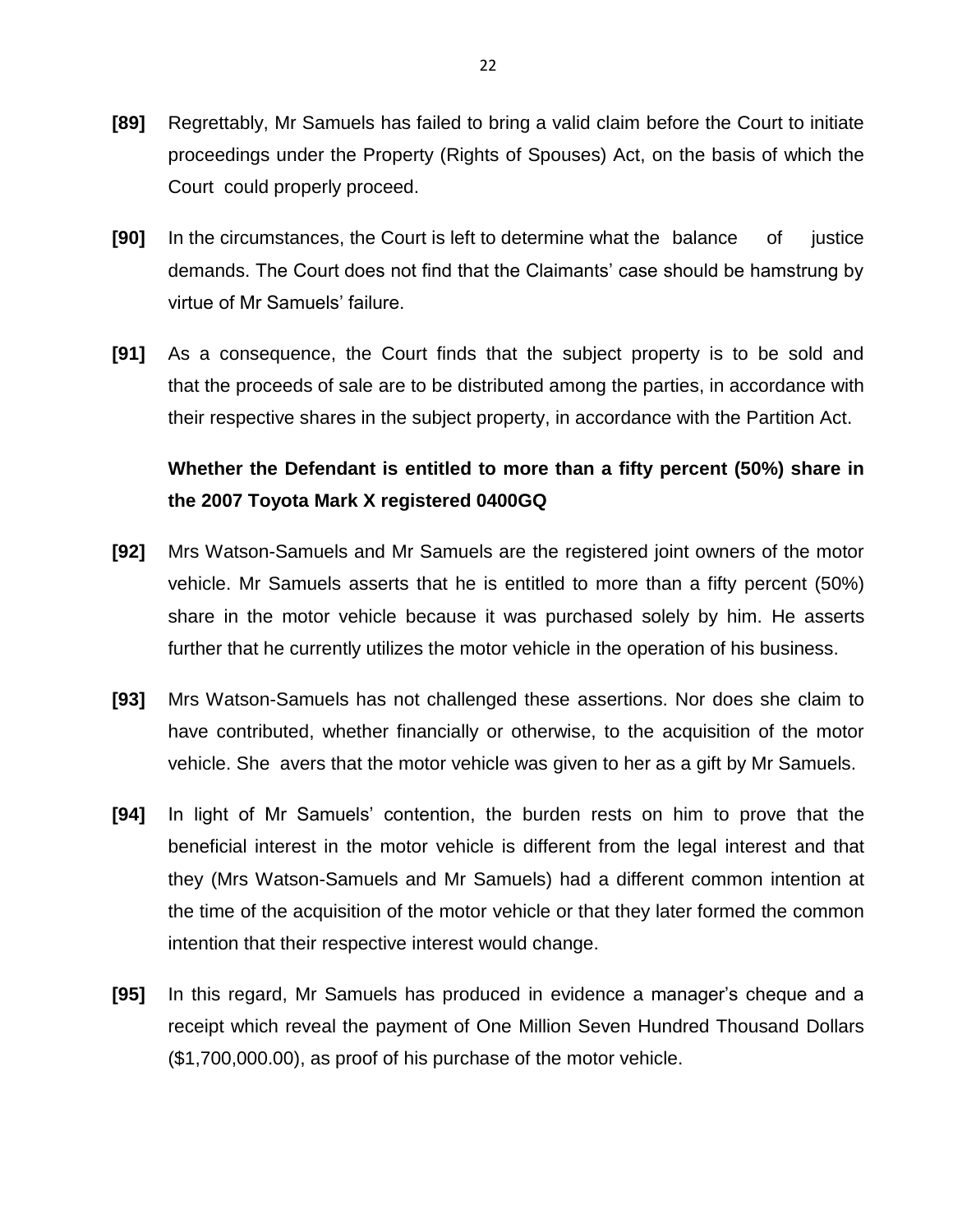- **[96]** While financial contribution is a relevant factor in ascertaining the parties' common intention, it is not the only or decisive factor.<sup>17</sup> The court is hesitant to displace the presumption that, where there is joint legal ownership, there is also joint equitable ownership. This is especially so in matters involving family disputes where strong feelings are aroused when relationships have broken down.<sup>18</sup>
- **[97]** In Jones v Kernott,<sup>19</sup> the House of Lords re-examined the decision of Stack v **Dowden** and provided further guidance on how the court should approach the issue of the determination of beneficial interests in the context of joint ownership.
- **[98]** Lord Walker and Lade Hale posited that the presumption of joint legal and beneficial ownership can be displaced by showing that the parties had a different common intention at the time when the property was acquired or that they later formed the common intention that their respective shares would change. Their common intentions are to be deduced objectively from their words and actions. A number of factors may be relevant in deducing the parties' true intentions. These include any advice or discussions at the time of the transfer which cast light on their intentions; the reasons for which the property was acquired in the joint names of the parties; the purpose for which the property was acquired; the nature of the parties' relationship; how the purchase was financed; how the parties arranged their finances, whether separately or together or a bit of both; and the parties' individual characters and personalities.
- **[99]** The Court finds that Mr Samuels has not provided sufficient evidence to displace or rebut the presumption of joint legal and beneficial ownership in respect of the motor vehicle. Consequently, the parties' legal and beneficial interest in the motor vehicle should not be disturbed.

<sup>17</sup> See - **Stack v Dowden** [2007] UKHL 17, per Lady Hale, at paragraph 56

<sup>18</sup> See - **Stack v Dowden** (supra), at paragraph 68

<sup>19</sup> [2011] UKSC 53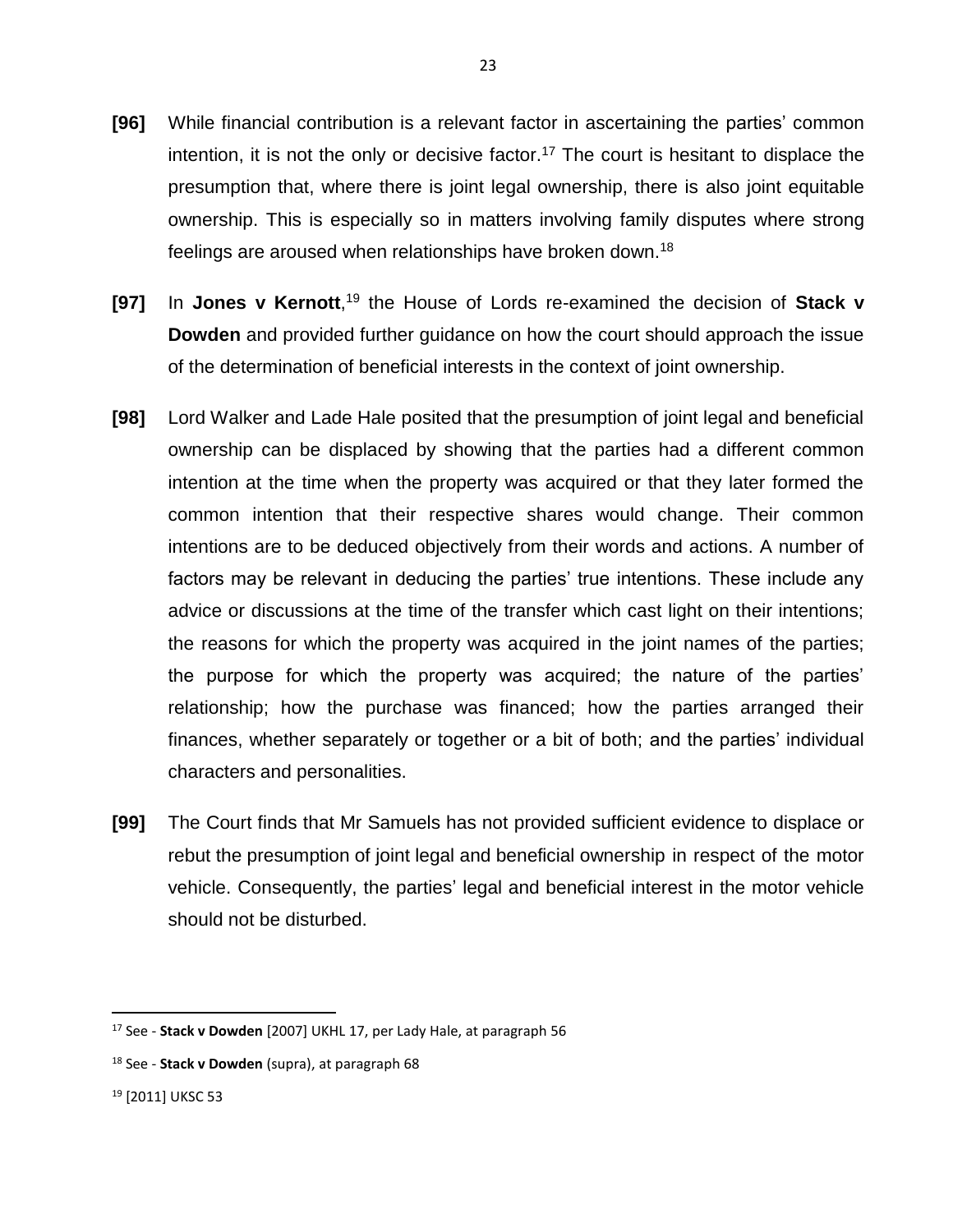**Whether the Claimants are entitled to occupation rent from the Defendant in respect of the subject property**

[100] In Reid v Reid,<sup>20</sup> Bertram-Linton J (Ag) (as she then was) stated the general principle regarding tenants in common and claims for occupation rent. At paragraph [46], she stated as follows: -

> *"The law does not allow tenants in common to reap rent from one another for mere occupation of the premises. This position is grounded by the proposition that coowners are jointly entitled to the entire estate and each is entitled to enjoy possession along with the other."*

- **[101]** There are, however, several exceptions to this principle. The pertinent exception, for present purposes, is where an occupying co-owner ousts or excludes the other coowner(s) from the property.
- **[102]** Evan Brown J, in **Blake v Blake**, <sup>21</sup> at paragraph [18], stated as follows: -

*"Where land is held by several co-tenants they are all, as between themselves, entitled to possession of the whole. Hence there is no remedy in trespass against an occupying co-owner unless he has ousted or excluded the other or others. There is no exclusion if one merely stays away, allowing the other to occupy a house or take all the profits whether by way of rents, crops or minerals. Where one ousts the other or others, he will be liable for an occupation rent. Where there is no ouster there is no such liability in the absence of any contract to pay rent or other assumption of liability. If one co-tenant was dissatisfied with the situation, his remedy was to apply to the court for an order compelling partition. From 1868 the court was empowered, in the alternative, to order a sale of the jointly-owned land."*

**[103]** Brown J stated further, at paragraph [27]: -

l

<sup>20</sup> [2016] JMSC Civ 204

<sup>21</sup> [2016] JMSC Civ 63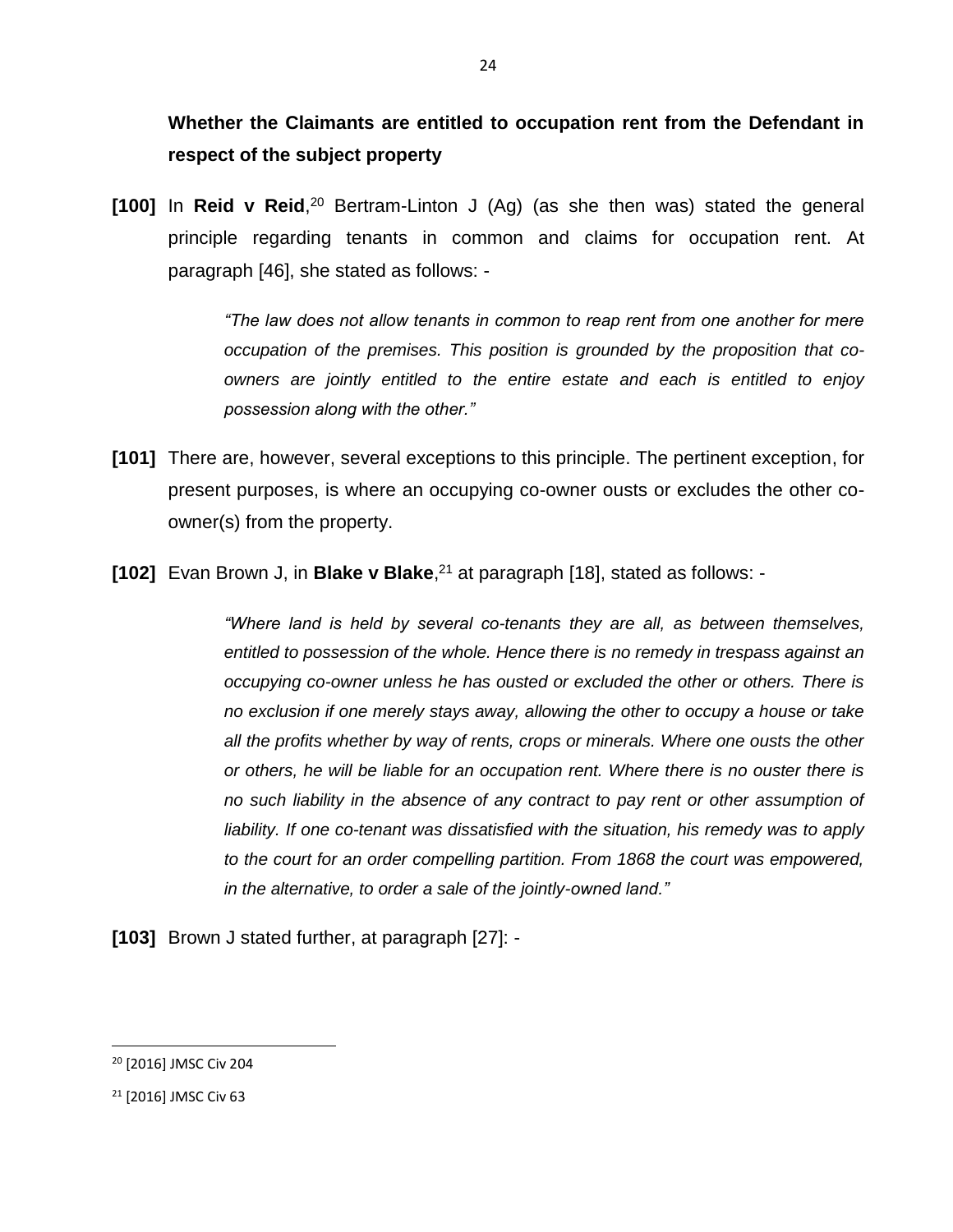*"Thirdly, an occupation rent is payable if the claiming co-owner was excluded from the property by way of an 'ouster'. Actual or constructive exclusion of a co-owner is the typical case in which an occupation rent has been charged."*

- **[104]** The Claimants contend that, since December 2016, Mr Samuels has occupied the subject property to their exclusion and that, as a result, they have been unable to realize any benefit from the subject property. To ground that assertion, they rely on the authority of **Dennis v McDonald**. 22
- **[105]** In **Dennis v McDonald**, the claimant and the defendant were husband and wife. They contributed in equal shares to the purchase of a dwelling house with the intention that it would be the family home. The property was registered in both their names as tenants in common in equal shares. During the marriage, the claimant left the dwelling house on several occasions because of the defendant's violence towards her. After twelve (12) years of cohabitation, the claimant permanently left the dwelling house. The Defendant continued to occupy the dwelling house. Thecourt held that, the claimant was entitled to occupation rent as she was forced to leave the dwelling house as a result of the violence or threatened violence of the defendant.
- **[106]** The case of **Dennis v McDonald** is properly to be distinguished from the instant matter. Firstly, it is important to note that in **Dennis v McDonald**, the parties resided at the dwelling house for a number of years. Secondly, the dwelling house was the family home. Thirdly, the claimant was forced to leave the dwelling house as a result of the defendant's acts of violence towards her and the threats of continued violence.
- **[107]** In the instant case, the Claimants and Mr Samuels have never lived together at the subject property. Mrs Watson-Samuels asserts that Mr Samuels' actions indicate that it was never his intention for them to live together at the subject property. She contends that Mr Samuels never provided her with keys to the subject property and

<sup>22</sup> [1977] 1 WLR 810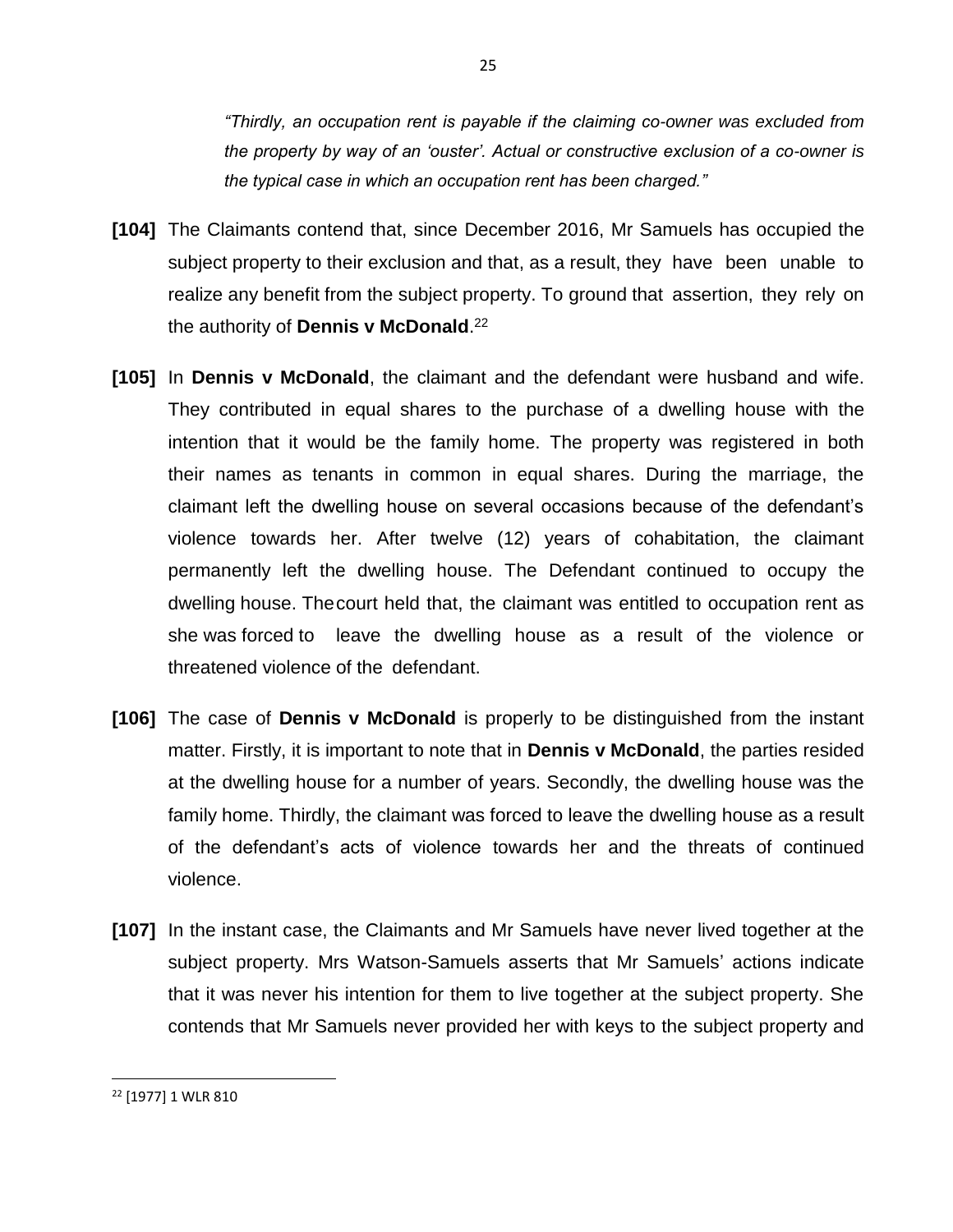that he has kept in his possession both the keys and the remote garage openers. Mrs Watson-Samuels further contends that, since September 2017, she has been unable to visit the subject property, as a result of Mr Samuels' hostility towards her.

- **[108]** The Court finds that the Claimants have not adduced any cogent evidence to support the assertion that Mr Samuels' actions excluded them from the subject property. Nor have they adduced any evidence that Mr Samuels deprived them of any benefit that they would otherwise have obtained from the use of the subject property.
- **[109]** In the circumstances, the Court finds that the Claimants are not entitled to occupation rent and that the Fixed Date Claim fails on this ground.

#### **CONCLUSION**

- **[110]** In summary, the Court finds that Mr Samuels' use of an affidavit to initiate proceedings under the Property (Rights of Spouses) Act, is irregular and that there is no valid claim before the Court under the Act, on which it can proceed.
- **[111]** Secondly, until an application is made and the court grants an extension of time within which to make an application for division of property under the Property (Rights of Spouses) Act, Mr Samuels is precluded from claiming the benefits under the Act, within this action.
- **[112]** The subject property is to be sold and the proceeds of sale distributed among the parties, in accordance with their respective shares in the subject property, in accordance with the Partition Act.
- **[113]** Mr Samuels has not provided sufficient evidence to displace the presumption of joint legal and beneficial ownership of the motor vehicle. As such, the parties' beneficial interest in the motor vehicle should not be disturbed.
- **[114]** Finally, the Court finds that the Claimants are not entitled to occupation rent.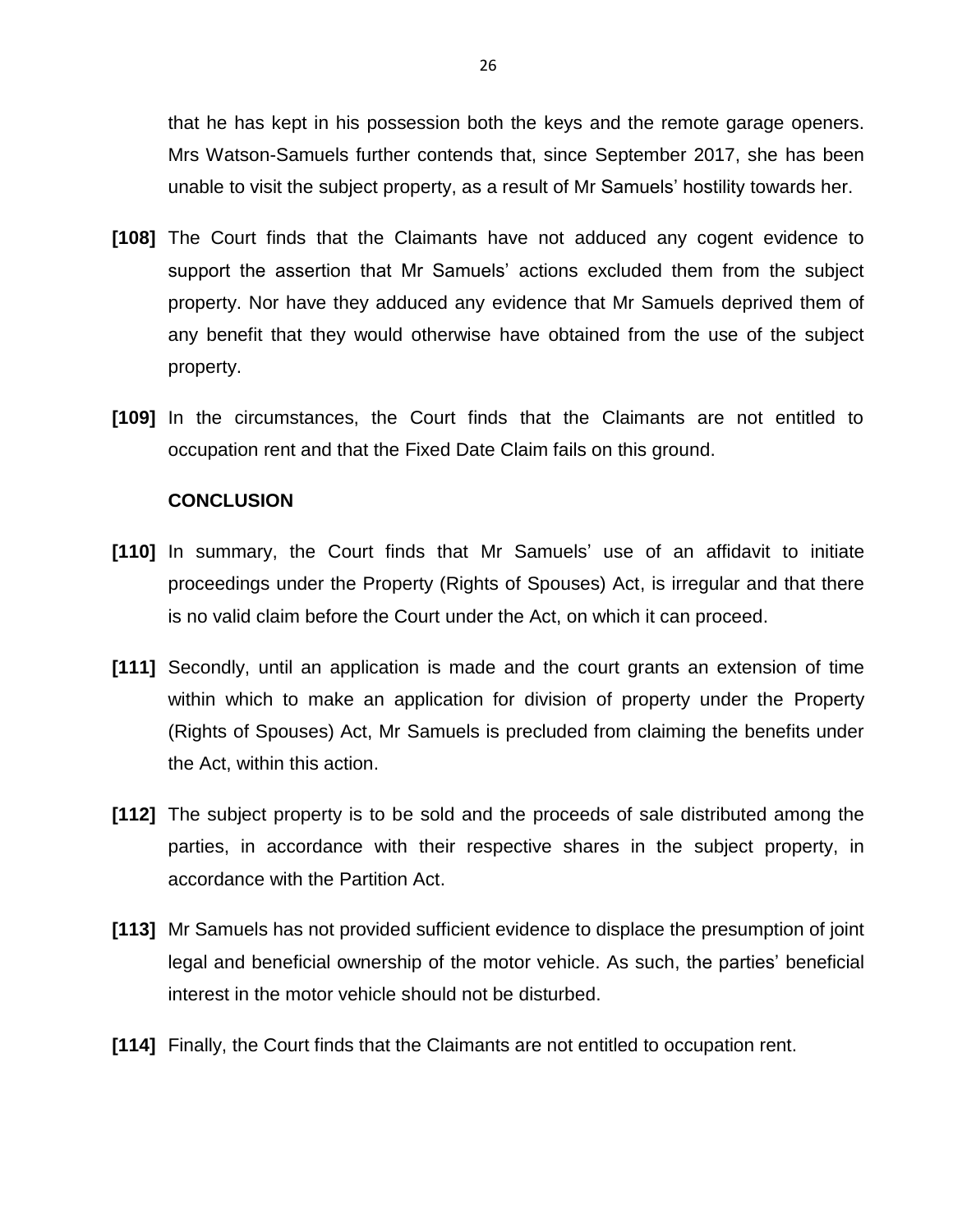#### **DISPOSITION**

**[115]** It is hereby ordered as follows: -

- a. The property situated at Lot 219, part of Bybrook called Olive Park, in the parish of Saint Elizabeth, being the land comprised in Certificate of Title registered at Volume 1351 Folio 410 of the Register Book of Titles, is to be sold and the proceeds of sale distributed among the parties, in accordance with their respective shares in the said property;
- b. The property is to be valued by a reputable valuator to be agreed by the parties and the cost of the valuation is to be borne by the parties, in accordance with their respective shares in the property being the land comprised in Certificate of Title registered at Volume 1351 Folio 410 of the Register Book of Titles;
- c. Alternatively, the Defendant is to pay the Claimants for their respective shares in the property, being the land comprised in Certificate of Title registered at Volume 1351 Folio 410 of the Register Book of Titles, within One Hundred and Eighty (180) days of receipt of the valuation report;
- d. The Registrar of the Supreme Court is empowered to sign all such documents necessary to effect the sale of the property, or, to give consent where consent is necessary, in the event that any of the parties, shall, for whatever reason, fail and/or refuse to sign any such documents necessary to give effect to the Orders of the Court, or, to give consent where consent is necessary;
- e. The Claimants' Attorney-at-Law shall have carriage of sale of the property situate at Lot 219, part of Bybrook called Olive Park, in the parish of Saint Elizabeth, being the land comprised in Certificate of